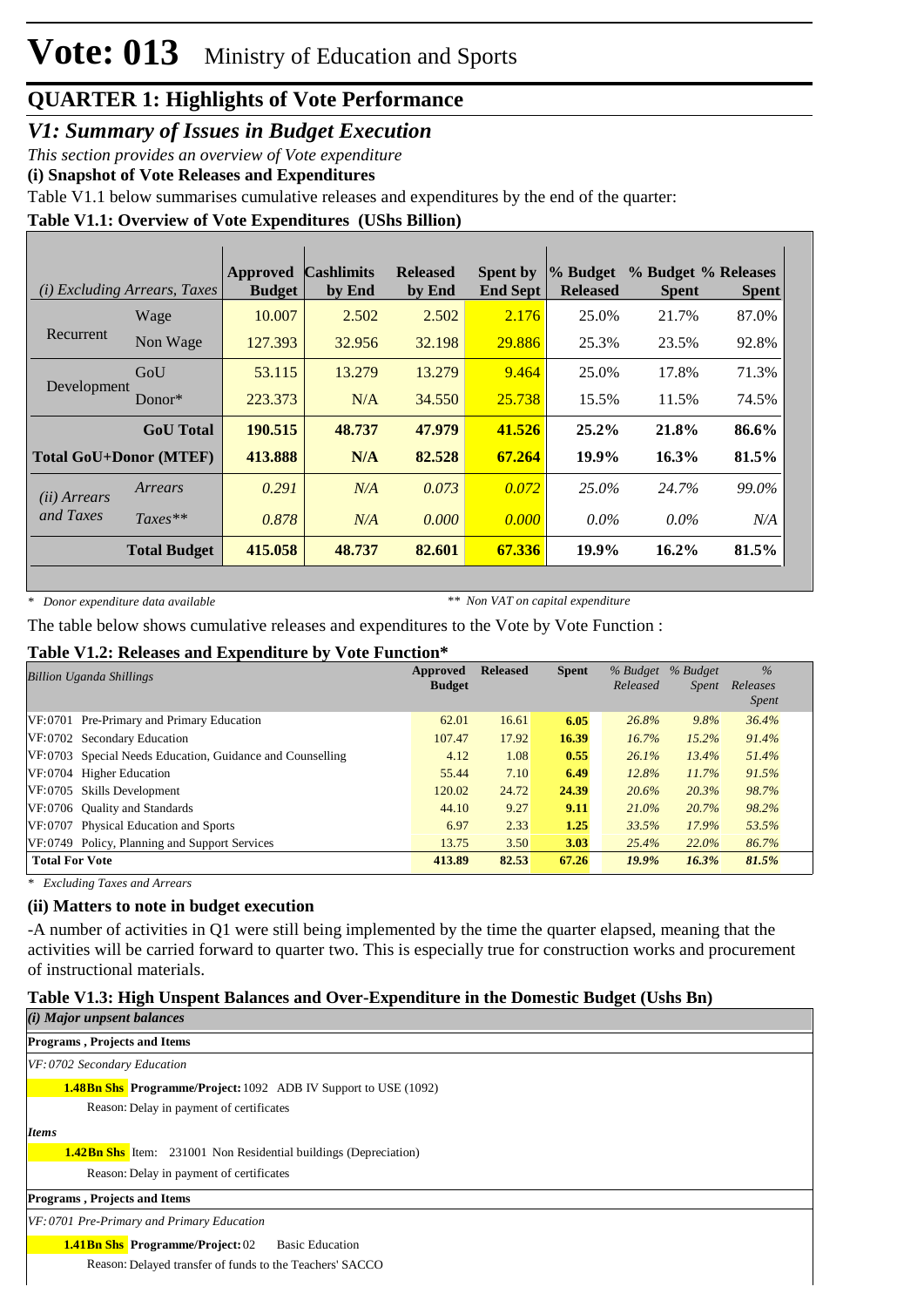| <b>Items</b>                                                                                           |
|--------------------------------------------------------------------------------------------------------|
| <b>1.25Bn Shs</b> Item: 263106 Other Current grants (Current)                                          |
| Reason: Delayed transfer of funds to the Teachers' SACCO                                               |
| Programs, Projects and Items                                                                           |
| VF: 0707 Physical Education and Sports                                                                 |
| <b>1.07Bn Shs</b> Programme/Project: 1136 Support to Physical Education and Sports                     |
| Reason: Procurement process on going                                                                   |
| <b>Items</b>                                                                                           |
| <b>0.93Bn Shs</b> Item: 231001 Non Residential buildings (Depreciation)                                |
| Reason: Procurement process on going                                                                   |
| <b>Programs, Projects and Items</b>                                                                    |
| VF: 0704 Higher Education                                                                              |
| 0.56Bn Shs Programme/Project: 07<br><b>Higher Education</b>                                            |
| Reason: Delay of transfer of funds                                                                     |
| <b>Items</b>                                                                                           |
| <b>0.55Bn Shs</b> Item: 263106 Other Current grants (Current)                                          |
| Reason: Delay of transfer of funds                                                                     |
| Programs, Projects and Items                                                                           |
| VF: 0703 Special Needs Education, Guidance and Counselling                                             |
| <b>0.50Bn Shs</b> Programme/Project: 1308 Development and Improvement of Special Needs Education (SNE) |
| Reason: Procurement process is on going                                                                |
|                                                                                                        |
| (ii) Expenditures in excess of the original approved budget                                            |
|                                                                                                        |
| <b>Excluding Taxes and Arrears</b>                                                                     |

#### *V2: Performance Highlights*

*This section provides highlights of output performance, focusing on key outputs and actions impelemented to improve section performance.*

#### **Table V2.1: Key Vote Output Indicators and Expenditures\***

| Vote, Vote Function<br><b>Key Output</b> | <b>Approved Budget and</b><br><b>Planned outputs</b>                                                                                                                                                                                                                                                                                                                                                                                                                                                                                                                                                                                                                                                                  | <b>Cumulative Expenditure</b><br>and Performance                                                                                                                                                        | <b>Status and Reasons for any</b><br><b>Variation from Plans</b>                                                                                                                                                                                                                                                                                                                                                                                                                                                                                                                                                                                                                                                                        |
|------------------------------------------|-----------------------------------------------------------------------------------------------------------------------------------------------------------------------------------------------------------------------------------------------------------------------------------------------------------------------------------------------------------------------------------------------------------------------------------------------------------------------------------------------------------------------------------------------------------------------------------------------------------------------------------------------------------------------------------------------------------------------|---------------------------------------------------------------------------------------------------------------------------------------------------------------------------------------------------------|-----------------------------------------------------------------------------------------------------------------------------------------------------------------------------------------------------------------------------------------------------------------------------------------------------------------------------------------------------------------------------------------------------------------------------------------------------------------------------------------------------------------------------------------------------------------------------------------------------------------------------------------------------------------------------------------------------------------------------------------|
|                                          | Vote Function: 0701 Pre-Primary and Primary Education                                                                                                                                                                                                                                                                                                                                                                                                                                                                                                                                                                                                                                                                 |                                                                                                                                                                                                         |                                                                                                                                                                                                                                                                                                                                                                                                                                                                                                                                                                                                                                                                                                                                         |
| <b>Output: 070102</b>                    | <b>Instructional Materials for Primary Schools</b>                                                                                                                                                                                                                                                                                                                                                                                                                                                                                                                                                                                                                                                                    |                                                                                                                                                                                                         |                                                                                                                                                                                                                                                                                                                                                                                                                                                                                                                                                                                                                                                                                                                                         |
| Description of Performance:              | IMU<br>Procurement of 73,374 copies<br>of assorted P5-P7 instructional<br>materials, 509,815 copies of<br>assorted instructional materials<br>for P5 and P6, 384 pieces of<br>assorted instructional materials<br>(Hearing Aids and their<br>accessories), 40,500 copies of<br>textbooks for the revised PTE<br>curriculum<br>Donor<br>And commencement of<br>procurement of instructional<br>materials for 18 schools in the<br>Karamoja region these include ;-<br>Kiru Primary School, Morulem<br>Boys Primary School (Mixed<br>School), Orwamuge Primary<br>school Kalas Girls Primary<br>School, Katikit Primary School,<br>Kalas Boys Primary School,<br>Karenga Boys Primary School<br>(Mixed), Komukuny Girls | -Paid the final 20% contract<br>sum to Publishers (St. Bernard,<br>Pelican and East African<br>Education)<br>-Hired Consultant to conduct a<br>Needs Assessment for learners<br>with hearing impairment | -Procurement of modules was<br>pushed to Q2 (i.e. syllabus<br>books for PTCs in every<br>Subject).<br>-PEO/IMU attended the 34th<br>International Conference on<br>Books for Children in Mexico<br>City from 9th -13th September<br>2014.<br>-Repaired office sofa set<br>-Inadequate funds were released<br>to enable the full payment of<br>money owed to various<br>publishers. The following<br>publishers were left pending:<br>Baroque, Longhorn, Mukono<br>Bookshop and MK.<br>-Funds were inadequate to<br>provide pupils reading books in<br>27 local languages, songs books<br>and Kiswahili readers.<br>-Instructional Materials' budget<br>was cut by 1bn that was meant<br>for Capacity building.<br>-Money for short term |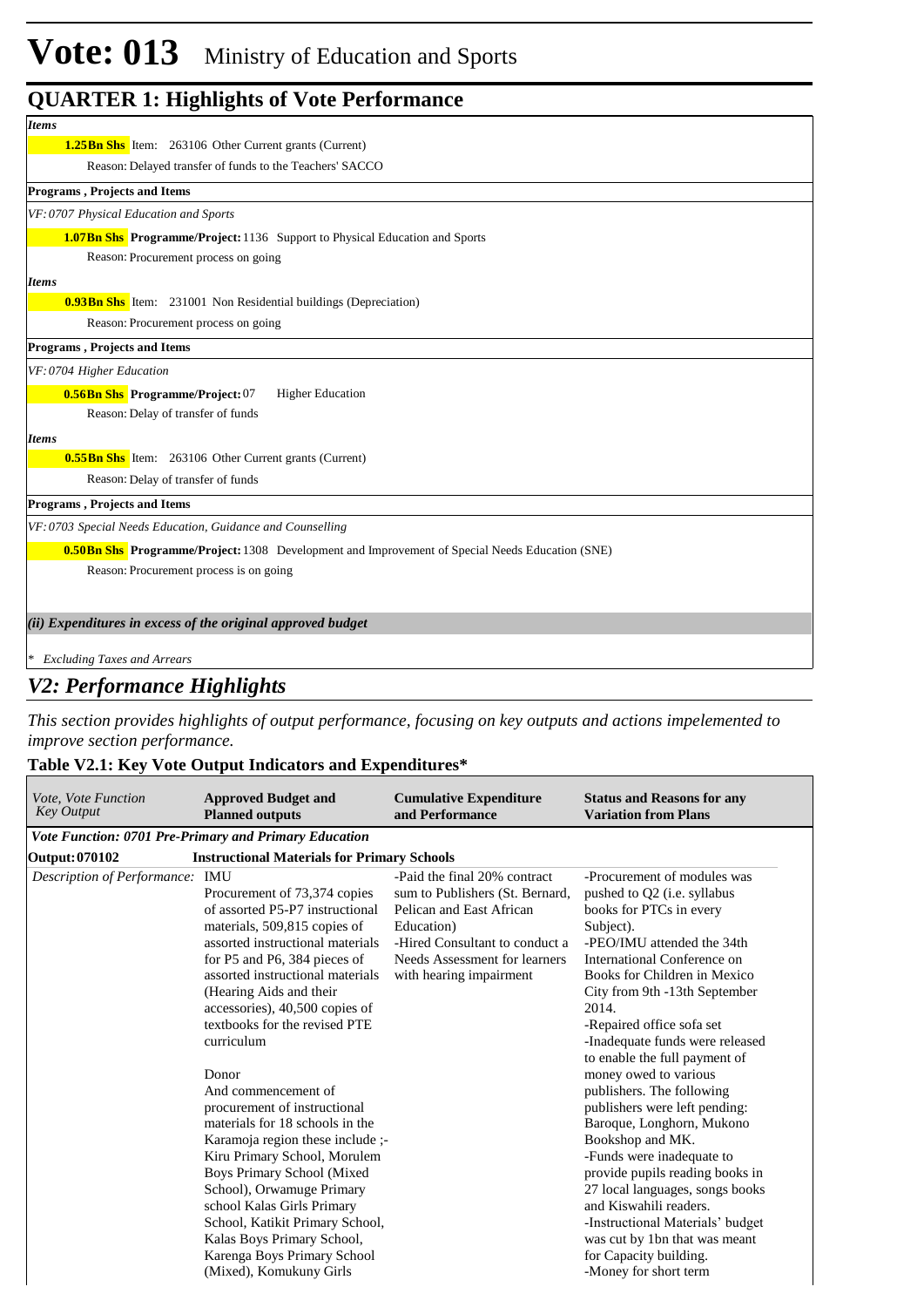| Vote, Vote Function<br><b>Key Output</b>             | <b>Approved Budget and</b><br><b>Planned outputs</b>                                                                                                                                                                                     | <b>Cumulative Expenditure</b><br>and Performance                                                                                                                                          | <b>Status and Reasons for any</b><br><b>Variation from Plans</b>                                                                    |
|------------------------------------------------------|------------------------------------------------------------------------------------------------------------------------------------------------------------------------------------------------------------------------------------------|-------------------------------------------------------------------------------------------------------------------------------------------------------------------------------------------|-------------------------------------------------------------------------------------------------------------------------------------|
|                                                      | Primary School, Nakalas<br>Primary School, Kotido Primary<br>School, Lokitelaebu Primary<br>School, Napumpum Primary                                                                                                                     |                                                                                                                                                                                           | consultancy together with<br>money for procurement of IMS<br>was used to pay the consultant                                         |
|                                                      | School, Moroto KDA, Naitakwi<br>Primary School, Kasimeri<br>Primary School, Nakapiripirit                                                                                                                                                |                                                                                                                                                                                           | -Instructional Materials' budget<br>was cut by 1bn that was meant<br>for Capacity building.                                         |
|                                                      | Primary School, Tokora Primary<br>School, Lorengedwat Primary<br>Schools                                                                                                                                                                 |                                                                                                                                                                                           | -Money for short term<br>consultancy together with<br>money for procurement of IMS<br>was used to pay the consultant                |
| Performance Indicators:                              |                                                                                                                                                                                                                                          |                                                                                                                                                                                           |                                                                                                                                     |
| No. of text books procured<br>and distributed *      | 40,500                                                                                                                                                                                                                                   | $\boldsymbol{0}$                                                                                                                                                                          |                                                                                                                                     |
| No. of curriculum materials<br>procured*             | 583,189                                                                                                                                                                                                                                  | $\boldsymbol{0}$                                                                                                                                                                          |                                                                                                                                     |
| <b>Output Cost:</b>                                  | UShs Bn:<br>24.808                                                                                                                                                                                                                       | UShs Bn:                                                                                                                                                                                  | 10.3%<br>2.559 % Budget Spent:                                                                                                      |
| Output: 070103                                       | <b>Monitoring and Supervision of Primary Schools</b>                                                                                                                                                                                     |                                                                                                                                                                                           |                                                                                                                                     |
| Description of Performance: TRACE                    | 300 nursery teachers trained and positive attitude to caregivers<br>care givers trained in 3 districts<br>60 nursery schools /ECD                                                                                                        | -Mentored and disseminated<br>and support supervised delivery<br>of ECD services                                                                                                          | -The training of 100 nursery<br>teachers/caregivers on the use of<br>the learning framework will be<br>done in Q2 together with the |
|                                                      | centres and 120 primary schools<br>supervised and                                                                                                                                                                                        |                                                                                                                                                                                           | DEOs and DISs' conference.                                                                                                          |
|                                                      | Monitored<br>1,053 school Monitoring visits<br>carried out by WFP<br>cars serviced and maintained.                                                                                                                                       |                                                                                                                                                                                           |                                                                                                                                     |
| Performance Indicators:                              |                                                                                                                                                                                                                                          |                                                                                                                                                                                           |                                                                                                                                     |
| No. Monitoring Visits done                           | 1,233                                                                                                                                                                                                                                    | $\boldsymbol{0}$                                                                                                                                                                          |                                                                                                                                     |
| <b>Output Cost:</b>                                  | UShs Bn:<br>0.906                                                                                                                                                                                                                        | UShs Bn:                                                                                                                                                                                  | 12.5%<br>0.113 % Budget Spent:                                                                                                      |
| Output: 070105                                       | Support to war affected children in Northern Uganda                                                                                                                                                                                      |                                                                                                                                                                                           |                                                                                                                                     |
| Description of Performance:                          |                                                                                                                                                                                                                                          | -Provided goods and services to -Auditors were facilitated to<br>Laroo Boarding Primary School verify accumulated debts in<br>-Paid 4 members of staff to<br>monitor and support staff of | Laroo School                                                                                                                        |
| <b>Output Cost:</b>                                  | 0.303<br>UShs Bn:                                                                                                                                                                                                                        | Laroo<br>UShs Bn:                                                                                                                                                                         | 0.076 % Budget Spent:<br>25.0%                                                                                                      |
| Output: 070151                                       | <b>Assessment of Primary Education (PLE)</b>                                                                                                                                                                                             |                                                                                                                                                                                           |                                                                                                                                     |
| Description of Performance: Pay examination fees for | 502,778 pupils                                                                                                                                                                                                                           | -Funds sent directly to UNEB                                                                                                                                                              | -NIL                                                                                                                                |
| Performance Indicators:                              |                                                                                                                                                                                                                                          |                                                                                                                                                                                           |                                                                                                                                     |
| No. of Pupils sitting PLE's                          | 502,778                                                                                                                                                                                                                                  | 604,961                                                                                                                                                                                   |                                                                                                                                     |
| <b>Output Cost:</b>                                  | 6.383<br>UShs Bn:                                                                                                                                                                                                                        | UShs Bn:                                                                                                                                                                                  | 25.0%<br>1.596 % Budget Spent:                                                                                                      |
| Output: 070153                                       | <b>Primary Teacher Development (PTC's)</b>                                                                                                                                                                                               |                                                                                                                                                                                           |                                                                                                                                     |
| Description of Performance: NIL                      |                                                                                                                                                                                                                                          | -NIL                                                                                                                                                                                      | -There were no activities<br>planned under this output line                                                                         |
| Performance Indicators:                              |                                                                                                                                                                                                                                          |                                                                                                                                                                                           |                                                                                                                                     |
| No. of students enrolled in<br>PTC's                 | $\boldsymbol{0}$                                                                                                                                                                                                                         | $\boldsymbol{0}$                                                                                                                                                                          |                                                                                                                                     |
| <b>Output Cost:</b>                                  | UShs Bn:<br>5.000                                                                                                                                                                                                                        | UShs Bn:                                                                                                                                                                                  | $0.0\%$<br>0.000 % Budget Spent:                                                                                                    |
| <b>Output: 070180</b>                                | <b>Classroom construction and rehabilitation (Primary)</b>                                                                                                                                                                               |                                                                                                                                                                                           |                                                                                                                                     |
|                                                      | <i>Description of Performance:</i> 19 primary schools construct & -NIL<br>Rehabilitated. These are :-<br>Kyamate P/School - Ntungamo<br>Buyodi Primary School - Kaliro<br>Waluwerere P/School Bugiri<br>Kigalagala Primary School- Jinja |                                                                                                                                                                                           | -No outputs were reported at the<br>end of Q1.                                                                                      |
|                                                      | Nsangi Mixed Primary School-<br>Wakiso<br>Budumba Primary School -                                                                                                                                                                       |                                                                                                                                                                                           |                                                                                                                                     |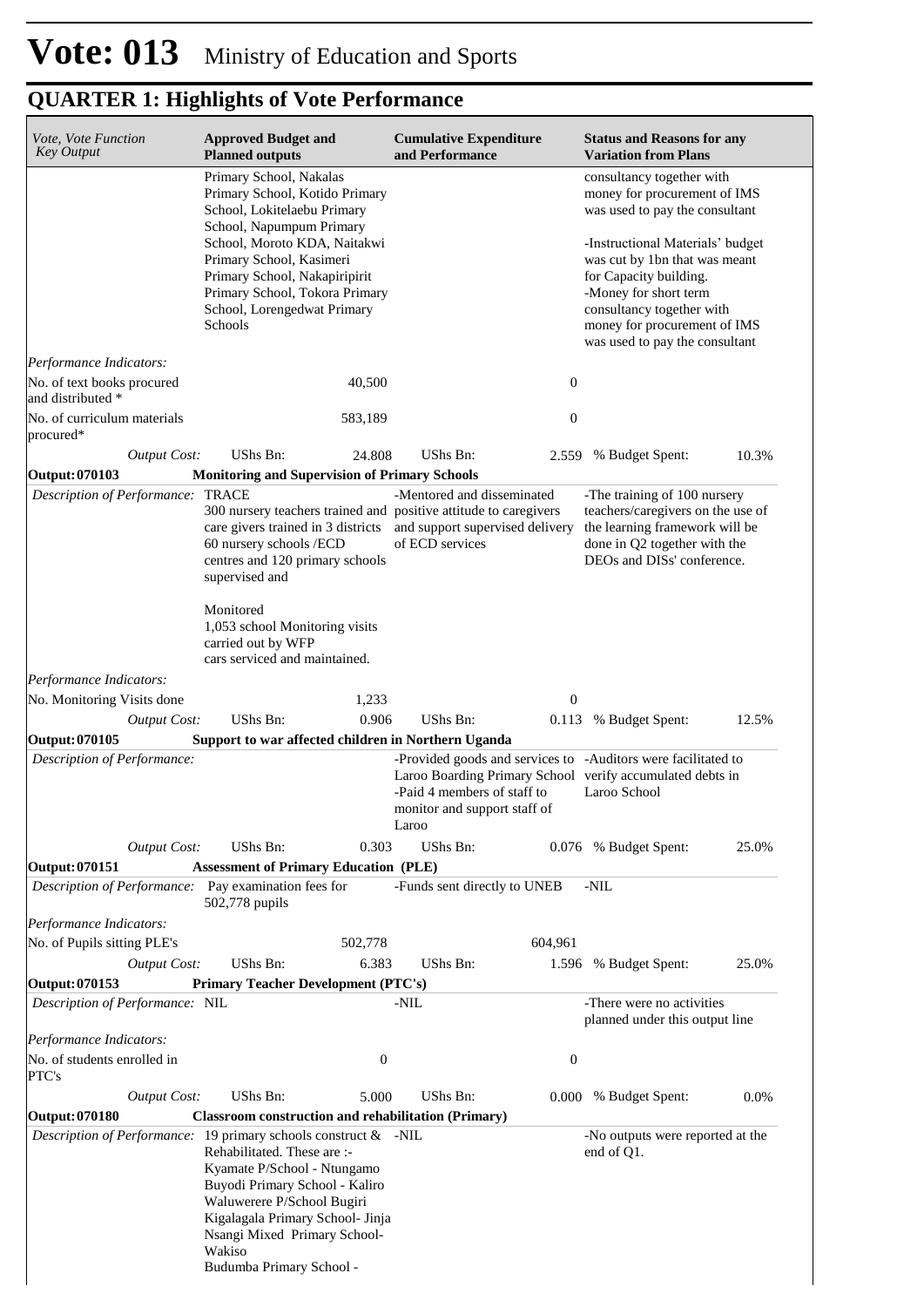| Vote, Vote Function<br>Key Output                                                                         | <b>Approved Budget and</b><br><b>Planned outputs</b>                                                                                                                                                                                                                                                                                                                                                                                                                                                                                          |                                      | <b>Cumulative Expenditure</b><br>and Performance                                                                      |                                      | <b>Status and Reasons for any</b><br><b>Variation from Plans</b>                                                                                                                                                                                                                                                 |       |
|-----------------------------------------------------------------------------------------------------------|-----------------------------------------------------------------------------------------------------------------------------------------------------------------------------------------------------------------------------------------------------------------------------------------------------------------------------------------------------------------------------------------------------------------------------------------------------------------------------------------------------------------------------------------------|--------------------------------------|-----------------------------------------------------------------------------------------------------------------------|--------------------------------------|------------------------------------------------------------------------------------------------------------------------------------------------------------------------------------------------------------------------------------------------------------------------------------------------------------------|-------|
|                                                                                                           | Butaleja<br>Nalinaibi Primary School -<br>Kamuli<br>Butsibo Primary School -<br>Sheema<br>Butaalunga Primary School -<br>Butambala<br>Mukono Boarding Primary<br>School - Mukono<br>Nankodo Primary School -<br>Kibuku<br>Ogelaki Primary School - Serere<br>Hahoola Primary School -<br>Butaleja<br>Tombwe Primary School -<br>Bundibugyo<br>St. Theresa, Bbika P/School -<br>Wakiso<br>Nakanyonyi Primary School -<br>Mukono<br>Yepa Primary School - Kitgum<br>St. Joseph, Nabbingo Primary<br>School - Wakiso<br>Hakitara Primary School- |                                      |                                                                                                                       |                                      |                                                                                                                                                                                                                                                                                                                  |       |
|                                                                                                           | Bundibugyo                                                                                                                                                                                                                                                                                                                                                                                                                                                                                                                                    |                                      |                                                                                                                       |                                      |                                                                                                                                                                                                                                                                                                                  |       |
| Performance Indicators:<br>No. of rehabilitated primary<br>schools established**                          |                                                                                                                                                                                                                                                                                                                                                                                                                                                                                                                                               | 22                                   |                                                                                                                       | $\boldsymbol{0}$                     |                                                                                                                                                                                                                                                                                                                  |       |
| No. of classrooms                                                                                         |                                                                                                                                                                                                                                                                                                                                                                                                                                                                                                                                               | 33                                   |                                                                                                                       | $\boldsymbol{0}$                     |                                                                                                                                                                                                                                                                                                                  |       |
| constructed (primary)**                                                                                   |                                                                                                                                                                                                                                                                                                                                                                                                                                                                                                                                               |                                      |                                                                                                                       |                                      |                                                                                                                                                                                                                                                                                                                  |       |
| <b>Output Cost:</b>                                                                                       | UShs Bn:                                                                                                                                                                                                                                                                                                                                                                                                                                                                                                                                      | 16.615                               | UShs Bn:                                                                                                              | 0.109                                | % Budget Spent:                                                                                                                                                                                                                                                                                                  | 0.7%  |
| <b>Vote Function Cost</b>                                                                                 | <b>UShs Bn:</b>                                                                                                                                                                                                                                                                                                                                                                                                                                                                                                                               |                                      | 62.011 UShs Bn:                                                                                                       | 6.051                                | % Budget Spent:                                                                                                                                                                                                                                                                                                  | 9.8%  |
| Vote Function: 0702 Secondary Education                                                                   |                                                                                                                                                                                                                                                                                                                                                                                                                                                                                                                                               |                                      |                                                                                                                       |                                      |                                                                                                                                                                                                                                                                                                                  |       |
| <b>Output: 070202</b><br>Description of Performance: Continue with the expansion                          | <b>Instructional Materials for Secondary Schools</b><br>programme for digital science<br>project.<br>100 UPOLOET schools<br>provided with a full set of ICT<br>equipment<br>5th cycle of 100 schools under<br>Digital Science Cyber handled<br>300 UPOLET schools provided                                                                                                                                                                                                                                                                    |                                      | -Provided funds for the delivery<br>and supply of computers and<br>Ups to secondary schools.                          |                                      | -Part of the funds for delivery<br>and supply of computers and<br>ups for secondary schools were<br>used to finance the East African<br>Games.<br>-Provided funds to conduct<br>investigations on Sironko High<br>School encroachment of land.<br>-Provided funds as sitting<br>allowance for extra assignments. |       |
|                                                                                                           | with science and mathematics<br>text books                                                                                                                                                                                                                                                                                                                                                                                                                                                                                                    |                                      |                                                                                                                       |                                      |                                                                                                                                                                                                                                                                                                                  |       |
| Performance Indicators:<br>No. of Science kits provided<br>to Secondary Schools**<br>No. of Instructional |                                                                                                                                                                                                                                                                                                                                                                                                                                                                                                                                               | $\boldsymbol{0}$<br>$\boldsymbol{0}$ |                                                                                                                       | $\boldsymbol{0}$<br>$\boldsymbol{0}$ |                                                                                                                                                                                                                                                                                                                  |       |
| Materials procured<br><b>Output Cost:</b>                                                                 | UShs Bn:                                                                                                                                                                                                                                                                                                                                                                                                                                                                                                                                      | 4.167                                | UShs Bn:                                                                                                              | 0.527                                | % Budget Spent:                                                                                                                                                                                                                                                                                                  | 12.6% |
| <b>Output: 070203</b>                                                                                     | <b>Monitoring and Supervision of Secondary Schools</b>                                                                                                                                                                                                                                                                                                                                                                                                                                                                                        |                                      |                                                                                                                       |                                      |                                                                                                                                                                                                                                                                                                                  |       |
| <i>Description of Performance:</i> Site meetings for the 50 sites                                         | conducted<br>5 Technical Institutions<br>benefitting under                                                                                                                                                                                                                                                                                                                                                                                                                                                                                    |                                      | -Facilitated meeting with<br>caretakers, deputies and<br>headteachers in Western Uganda -Provided funds for repairing |                                      | -Purchased two (2) barriers for<br>vehicle No. UG 2106 E<br>and servicing of<br>SESEMATvehicle UG 2310E<br>-Provided support supervision<br>to 52 government USE<br>secondary schools                                                                                                                            |       |
|                                                                                                           |                                                                                                                                                                                                                                                                                                                                                                                                                                                                                                                                               |                                      |                                                                                                                       |                                      | -Conducted routine monthly                                                                                                                                                                                                                                                                                       |       |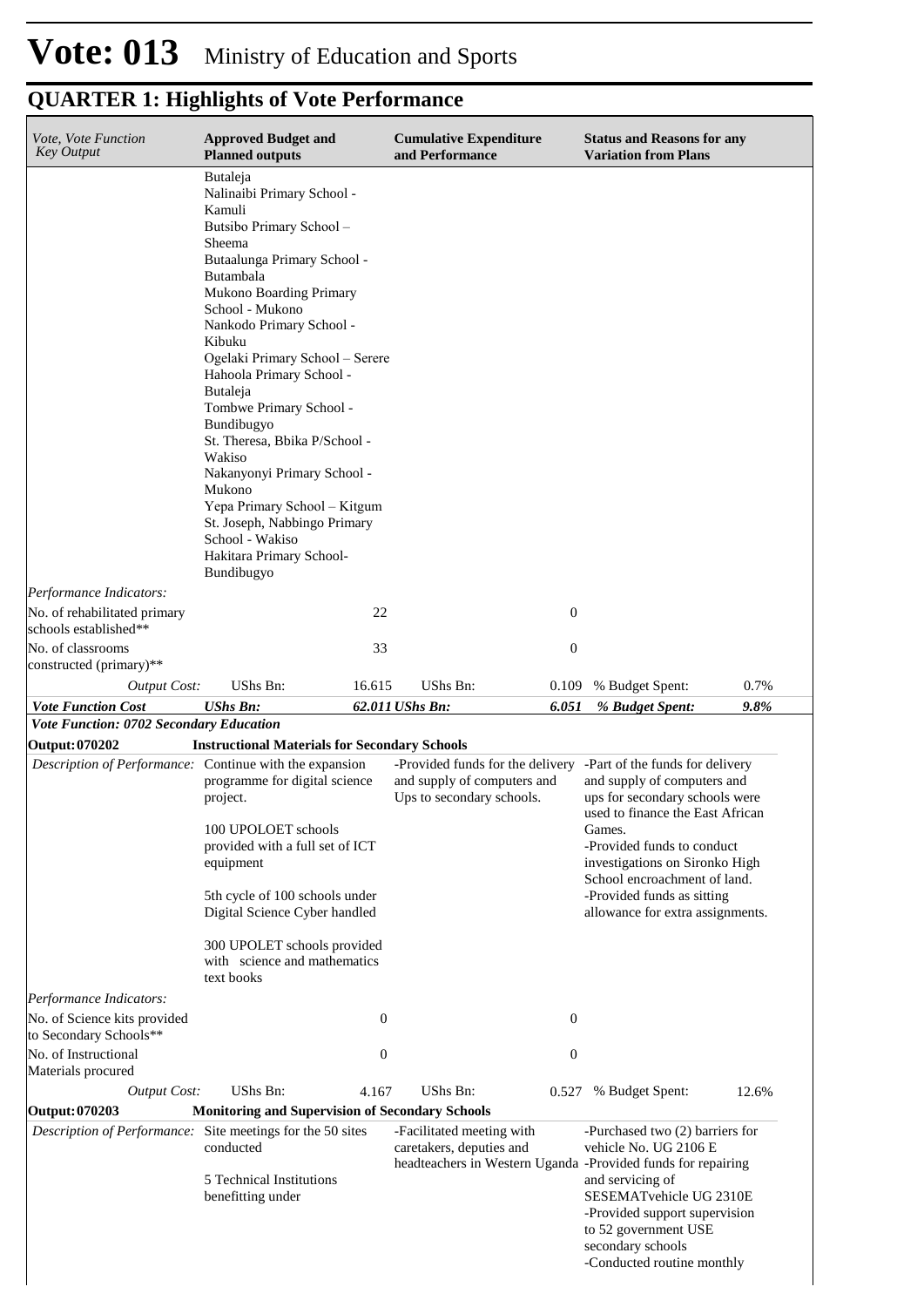|                                      |                                                                                                                        |                                                                                                                                                                                                                                                                                                                                                                                                                                                                                                                                                                                                                                 |                                                                                                                                                           | monitoring in 137 schools and                                                                                                                                                                                                                                                                                                                                                                                                                                                                                                                      |                                                                                                                                                                                                                                                                                                                                                                                                                                                                                                                                                                                |
|--------------------------------------|------------------------------------------------------------------------------------------------------------------------|---------------------------------------------------------------------------------------------------------------------------------------------------------------------------------------------------------------------------------------------------------------------------------------------------------------------------------------------------------------------------------------------------------------------------------------------------------------------------------------------------------------------------------------------------------------------------------------------------------------------------------|-----------------------------------------------------------------------------------------------------------------------------------------------------------|----------------------------------------------------------------------------------------------------------------------------------------------------------------------------------------------------------------------------------------------------------------------------------------------------------------------------------------------------------------------------------------------------------------------------------------------------------------------------------------------------------------------------------------------------|--------------------------------------------------------------------------------------------------------------------------------------------------------------------------------------------------------------------------------------------------------------------------------------------------------------------------------------------------------------------------------------------------------------------------------------------------------------------------------------------------------------------------------------------------------------------------------|
|                                      |                                                                                                                        |                                                                                                                                                                                                                                                                                                                                                                                                                                                                                                                                                                                                                                 |                                                                                                                                                           | follow up of accountability of<br>project funds.<br>-Maintained and serviced 4<br>project vehicles and others used<br>during the field monitoring                                                                                                                                                                                                                                                                                                                                                                                                  |                                                                                                                                                                                                                                                                                                                                                                                                                                                                                                                                                                                |
|                                      |                                                                                                                        |                                                                                                                                                                                                                                                                                                                                                                                                                                                                                                                                                                                                                                 |                                                                                                                                                           |                                                                                                                                                                                                                                                                                                                                                                                                                                                                                                                                                    |                                                                                                                                                                                                                                                                                                                                                                                                                                                                                                                                                                                |
|                                      | 50                                                                                                                     |                                                                                                                                                                                                                                                                                                                                                                                                                                                                                                                                                                                                                                 | 247                                                                                                                                                       |                                                                                                                                                                                                                                                                                                                                                                                                                                                                                                                                                    |                                                                                                                                                                                                                                                                                                                                                                                                                                                                                                                                                                                |
| UShs Bn:                             |                                                                                                                        |                                                                                                                                                                                                                                                                                                                                                                                                                                                                                                                                                                                                                                 |                                                                                                                                                           | % Budget Spent:                                                                                                                                                                                                                                                                                                                                                                                                                                                                                                                                    | 23.5%                                                                                                                                                                                                                                                                                                                                                                                                                                                                                                                                                                          |
|                                      |                                                                                                                        |                                                                                                                                                                                                                                                                                                                                                                                                                                                                                                                                                                                                                                 |                                                                                                                                                           |                                                                                                                                                                                                                                                                                                                                                                                                                                                                                                                                                    |                                                                                                                                                                                                                                                                                                                                                                                                                                                                                                                                                                                |
| done                                 |                                                                                                                        | Mathematics teachers:<br>77                                                                                                                                                                                                                                                                                                                                                                                                                                                                                                                                                                                                     |                                                                                                                                                           |                                                                                                                                                                                                                                                                                                                                                                                                                                                                                                                                                    |                                                                                                                                                                                                                                                                                                                                                                                                                                                                                                                                                                                |
|                                      |                                                                                                                        |                                                                                                                                                                                                                                                                                                                                                                                                                                                                                                                                                                                                                                 |                                                                                                                                                           |                                                                                                                                                                                                                                                                                                                                                                                                                                                                                                                                                    |                                                                                                                                                                                                                                                                                                                                                                                                                                                                                                                                                                                |
|                                      | 3,800                                                                                                                  |                                                                                                                                                                                                                                                                                                                                                                                                                                                                                                                                                                                                                                 | 2,660                                                                                                                                                     |                                                                                                                                                                                                                                                                                                                                                                                                                                                                                                                                                    |                                                                                                                                                                                                                                                                                                                                                                                                                                                                                                                                                                                |
|                                      | 300                                                                                                                    |                                                                                                                                                                                                                                                                                                                                                                                                                                                                                                                                                                                                                                 | $\boldsymbol{0}$                                                                                                                                          |                                                                                                                                                                                                                                                                                                                                                                                                                                                                                                                                                    |                                                                                                                                                                                                                                                                                                                                                                                                                                                                                                                                                                                |
| UShs Bn:                             |                                                                                                                        | UShs Bn:                                                                                                                                                                                                                                                                                                                                                                                                                                                                                                                                                                                                                        |                                                                                                                                                           | % Budget Spent:                                                                                                                                                                                                                                                                                                                                                                                                                                                                                                                                    | 6.4%                                                                                                                                                                                                                                                                                                                                                                                                                                                                                                                                                                           |
|                                      |                                                                                                                        |                                                                                                                                                                                                                                                                                                                                                                                                                                                                                                                                                                                                                                 |                                                                                                                                                           |                                                                                                                                                                                                                                                                                                                                                                                                                                                                                                                                                    |                                                                                                                                                                                                                                                                                                                                                                                                                                                                                                                                                                                |
|                                      |                                                                                                                        | $-NIL$                                                                                                                                                                                                                                                                                                                                                                                                                                                                                                                                                                                                                          |                                                                                                                                                           | the 4th certificate)<br>-Provided funds for                                                                                                                                                                                                                                                                                                                                                                                                                                                                                                        |                                                                                                                                                                                                                                                                                                                                                                                                                                                                                                                                                                                |
| UShs Bn:                             |                                                                                                                        | UShs Bn:                                                                                                                                                                                                                                                                                                                                                                                                                                                                                                                                                                                                                        |                                                                                                                                                           |                                                                                                                                                                                                                                                                                                                                                                                                                                                                                                                                                    | 25.0%                                                                                                                                                                                                                                                                                                                                                                                                                                                                                                                                                                          |
|                                      |                                                                                                                        |                                                                                                                                                                                                                                                                                                                                                                                                                                                                                                                                                                                                                                 |                                                                                                                                                           |                                                                                                                                                                                                                                                                                                                                                                                                                                                                                                                                                    |                                                                                                                                                                                                                                                                                                                                                                                                                                                                                                                                                                                |
| UCE students paid                    |                                                                                                                        |                                                                                                                                                                                                                                                                                                                                                                                                                                                                                                                                                                                                                                 |                                                                                                                                                           | -NIL                                                                                                                                                                                                                                                                                                                                                                                                                                                                                                                                               |                                                                                                                                                                                                                                                                                                                                                                                                                                                                                                                                                                                |
| UACE students paid                   |                                                                                                                        |                                                                                                                                                                                                                                                                                                                                                                                                                                                                                                                                                                                                                                 |                                                                                                                                                           |                                                                                                                                                                                                                                                                                                                                                                                                                                                                                                                                                    |                                                                                                                                                                                                                                                                                                                                                                                                                                                                                                                                                                                |
|                                      |                                                                                                                        |                                                                                                                                                                                                                                                                                                                                                                                                                                                                                                                                                                                                                                 |                                                                                                                                                           |                                                                                                                                                                                                                                                                                                                                                                                                                                                                                                                                                    |                                                                                                                                                                                                                                                                                                                                                                                                                                                                                                                                                                                |
|                                      | 172,450                                                                                                                |                                                                                                                                                                                                                                                                                                                                                                                                                                                                                                                                                                                                                                 | 418,308                                                                                                                                                   |                                                                                                                                                                                                                                                                                                                                                                                                                                                                                                                                                    |                                                                                                                                                                                                                                                                                                                                                                                                                                                                                                                                                                                |
| UShs Bn:                             |                                                                                                                        | <b>UShs Bn:</b>                                                                                                                                                                                                                                                                                                                                                                                                                                                                                                                                                                                                                 |                                                                                                                                                           | % Budget Spent:                                                                                                                                                                                                                                                                                                                                                                                                                                                                                                                                    | 25.0%                                                                                                                                                                                                                                                                                                                                                                                                                                                                                                                                                                          |
|                                      |                                                                                                                        |                                                                                                                                                                                                                                                                                                                                                                                                                                                                                                                                                                                                                                 |                                                                                                                                                           |                                                                                                                                                                                                                                                                                                                                                                                                                                                                                                                                                    |                                                                                                                                                                                                                                                                                                                                                                                                                                                                                                                                                                                |
| seed school<br>18 Institutions being |                                                                                                                        |                                                                                                                                                                                                                                                                                                                                                                                                                                                                                                                                                                                                                                 |                                                                                                                                                           |                                                                                                                                                                                                                                                                                                                                                                                                                                                                                                                                                    |                                                                                                                                                                                                                                                                                                                                                                                                                                                                                                                                                                                |
|                                      | <b>Output Cost:</b><br><b>Output Cost:</b><br><b>USE Tuition Support</b><br><b>Output Cost:</b><br><b>Output Cost:</b> | <b>Training of Secondary Teachers</b><br>Description of Performance: 3,800 science teachers trained<br>with 2,000 governments and<br>appointed Board of Governors<br>Description of Performance: Head Count Exercise and<br>Validation done East African<br>essay competitions carried out<br>Description of Performance: Registration fees for 142,489<br>Registration fees for 29,961<br>Bufunjo seed school in kyenjojo<br>and katunguru seed in rubirizi<br>Under ADB IV there are plans<br>to complete and hand over the<br>constructed, rehabilitate and<br>expanded (Kitara SS, Kyebambe<br>SS, St. Leo College Kyegobe, | 0.576<br>UShs Bn:<br>2.720<br>0.890<br><b>Secondary Examinations (UNEB)</b><br>12.522<br>Description of Performance: Complete construction of Kisozi -NIL | -Trained 2660 science and<br>1,800 Public Private Partnership Arua/Nebbi Regional INSET-<br>520 , National INSET West and<br>Induction training for 300 newly South West-112, Regional<br><b>INSET West and South West-</b><br>1752, Mpigi Regional INSET<br>128, Karamoja Regional<br>INSET -71, Karamoja Technical<br>Workshop for S&M Teachers -<br>-Facilitated processing,<br>verification and approval of 107<br>school Boards of Governors<br>-Transferred directly to UNEB<br><b>Classroom construction and rehabilitation (Secondary)</b> | 0.135<br>-Funds were transferred from<br>instructional materials to train<br>teachers (Science and<br>Mathematics)<br>0.175<br>-Processed payment to M/S<br>Cyber School Technology<br>Solutions (Partial Payments on<br>maintenance and replacement<br>plans for constructed school<br>facilities<br>0.223 % Budget Spent:<br>3.130<br>-Disbursed funds for completion<br>of administration blocks: at -<br>Morungatuny & Kagongi S S<br>-Facilitated securing of land and<br>facilities at Aboke High School<br>-Monitored construction works<br>& site meetings in Kiruhura |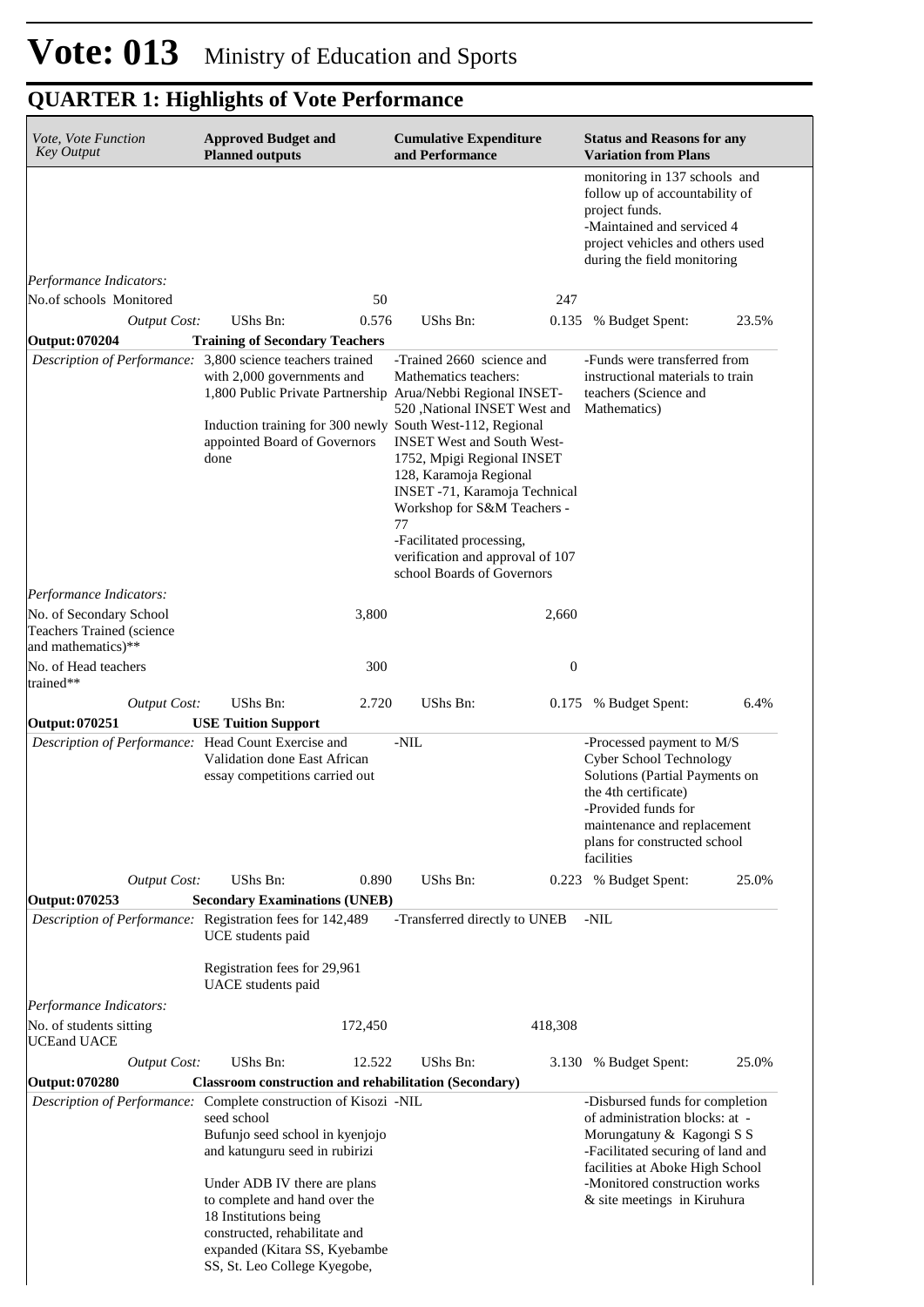| Vote, Vote Function<br><b>Key Output</b>                                                                          | <b>Approved Budget and</b><br><b>Planned outputs</b>                                                                                                                                                                                                                                                                           |                  | <b>Cumulative Expenditure</b><br>and Performance                                                                                                       |                  | <b>Status and Reasons for any</b><br><b>Variation from Plans</b>                                                                                                                                                                                                                                                 |       |
|-------------------------------------------------------------------------------------------------------------------|--------------------------------------------------------------------------------------------------------------------------------------------------------------------------------------------------------------------------------------------------------------------------------------------------------------------------------|------------------|--------------------------------------------------------------------------------------------------------------------------------------------------------|------------------|------------------------------------------------------------------------------------------------------------------------------------------------------------------------------------------------------------------------------------------------------------------------------------------------------------------|-------|
|                                                                                                                   | Kases SS, Busoga College<br>Mwiri, Iganga SS, Mityana SS,<br>Dokolo Technical Institute,<br>Makerere College School,<br>Nabisunsa Girls School,<br>Nsambya SS, Gombe SS,<br>Kamwenge SSS, Bufunjo SSS,<br>Katungulu SSS, Kalisizo TC,<br>and Bulamu SS. DLP for the 31<br>Centers of Excellence.                               |                  |                                                                                                                                                        |                  |                                                                                                                                                                                                                                                                                                                  |       |
| Performance Indicators:                                                                                           |                                                                                                                                                                                                                                                                                                                                |                  |                                                                                                                                                        |                  |                                                                                                                                                                                                                                                                                                                  |       |
| No. of secondary school<br>classrooms targeted for<br>rehabilitation**                                            |                                                                                                                                                                                                                                                                                                                                | $\boldsymbol{0}$ |                                                                                                                                                        | $\boldsymbol{0}$ |                                                                                                                                                                                                                                                                                                                  |       |
| No. of secondary school<br>classrooms targeted for<br>completion**                                                |                                                                                                                                                                                                                                                                                                                                | 4                |                                                                                                                                                        | $\mathbf{0}$     |                                                                                                                                                                                                                                                                                                                  |       |
| No. of new secondary<br>schools constructed**                                                                     |                                                                                                                                                                                                                                                                                                                                | 20               |                                                                                                                                                        | $\boldsymbol{0}$ |                                                                                                                                                                                                                                                                                                                  |       |
| No. of new secondary<br>classrooms constructed**                                                                  |                                                                                                                                                                                                                                                                                                                                | 12               |                                                                                                                                                        | $\boldsymbol{0}$ |                                                                                                                                                                                                                                                                                                                  |       |
| <b>Output Cost:</b>                                                                                               | UShs Bn:                                                                                                                                                                                                                                                                                                                       | 81.878           | UShs Bn:                                                                                                                                               | 0.762            | % Budget Spent:                                                                                                                                                                                                                                                                                                  | 0.9%  |
| <b>Vote Function Cost</b><br>Vote Function: 0703 Special Needs Education, Guidance and Counselling                | <b>UShs Bn:</b>                                                                                                                                                                                                                                                                                                                |                  | 107.469 UShs Bn:                                                                                                                                       | 16.389           | % Budget Spent:                                                                                                                                                                                                                                                                                                  | 15.2% |
| Output: 070351                                                                                                    | <b>Special Needs Education Services</b>                                                                                                                                                                                                                                                                                        |                  |                                                                                                                                                        |                  |                                                                                                                                                                                                                                                                                                                  |       |
| Description of Performance: Conducting National                                                                   | Placement exercises for<br>450,000 P.7 Leavers &<br>200,000 S.4 Leavers                                                                                                                                                                                                                                                        |                  | -Paid subvention grants for<br>5,000 learners with special<br>educational needs in 100<br>schools and scholarship for 1<br>blind student in Iganga S.S |                  | -NIL                                                                                                                                                                                                                                                                                                             |       |
| <b>Output Cost:</b>                                                                                               | <b>UShs Bn:</b>                                                                                                                                                                                                                                                                                                                | 1.062            | UShs Bn:                                                                                                                                               | 0.337            | % Budget Spent:                                                                                                                                                                                                                                                                                                  | 31.8% |
| <b>Vote Function Cost</b>                                                                                         | <b>UShs Bn:</b>                                                                                                                                                                                                                                                                                                                |                  | 4.124 UShs Bn:                                                                                                                                         | 0.553            | % Budget Spent:                                                                                                                                                                                                                                                                                                  | 13.4% |
| Vote Function: 0704 Higher Education<br><b>Output: 070451</b>                                                     | Support establishment of constituent colleges and Public Universities                                                                                                                                                                                                                                                          |                  |                                                                                                                                                        |                  |                                                                                                                                                                                                                                                                                                                  |       |
| Description of Performance: Disburse recurrent subvention to -All the budgeted funds                              | run Uganda Petroleum Institute disbursed to UPIK for staff<br>Kigumba (UPIK)                                                                                                                                                                                                                                                   |                  | expenses, students' welfare,<br>technical training costs, and<br>procurement of technical<br>training machinery and<br>equipment.                      |                  | -NIL                                                                                                                                                                                                                                                                                                             |       |
| <b>Output Cost:</b>                                                                                               | UShs Bn:                                                                                                                                                                                                                                                                                                                       | 2.000            | UShs Bn:                                                                                                                                               |                  | 0.500 % Budget Spent:                                                                                                                                                                                                                                                                                            | 25.0% |
| Output: 070454<br><i>Description of Performance:</i> Continue to accredit all old and -NCHE supported to maintain | Monitoring/supervision and Quality assurance for Tertiary Institutions (AICAD, NCHE, JAB)<br>new programmes in<br>universities and tertiary<br>institutions alongside the<br>facilities with which to offer<br>those programmes so as to<br>ensure a match between<br>programmes and facilities,<br>Monitor both Chartered and |                  | quality in higher education                                                                                                                            |                  | -Accommodation and Meals for<br>JAB admission exercise paid<br>-Selection books for JAB<br>procured<br>-Payment made for data entry<br>-Fuel for coordinating JAB<br>admissions disbursed<br>-Procurement process started for<br>toners and stationery<br>-AICAD supported to ensure<br>research at universities |       |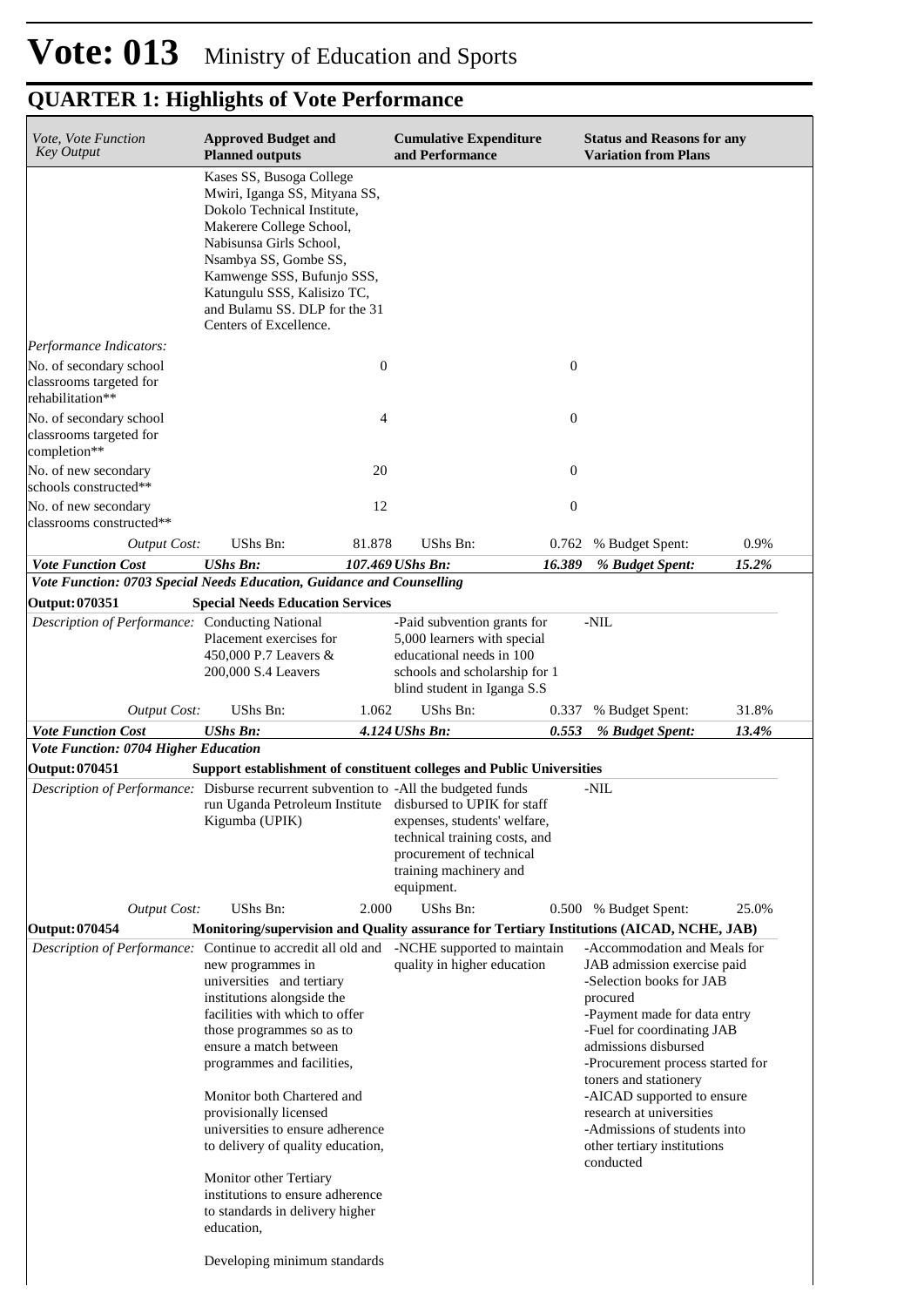| Vote, Vote Function<br><b>Key Output</b>                                                      | <b>Approved Budget and</b><br><b>Planned outputs</b>                                                                                                                                                                                                                                                                                                                                                                                                                                                                                                                |        | <b>Cumulative Expenditure</b><br>and Performance                                                                                                                                                                                                                                                                                                                                    |                  | <b>Status and Reasons for any</b><br><b>Variation from Plans</b>                                                                                        |       |
|-----------------------------------------------------------------------------------------------|---------------------------------------------------------------------------------------------------------------------------------------------------------------------------------------------------------------------------------------------------------------------------------------------------------------------------------------------------------------------------------------------------------------------------------------------------------------------------------------------------------------------------------------------------------------------|--------|-------------------------------------------------------------------------------------------------------------------------------------------------------------------------------------------------------------------------------------------------------------------------------------------------------------------------------------------------------------------------------------|------------------|---------------------------------------------------------------------------------------------------------------------------------------------------------|-------|
|                                                                                               | for PhD's                                                                                                                                                                                                                                                                                                                                                                                                                                                                                                                                                           |        |                                                                                                                                                                                                                                                                                                                                                                                     |                  |                                                                                                                                                         |       |
|                                                                                               | Accredit new Universities and<br>Tertiary institutions                                                                                                                                                                                                                                                                                                                                                                                                                                                                                                              |        |                                                                                                                                                                                                                                                                                                                                                                                     |                  |                                                                                                                                                         |       |
| <b>Output Cost:</b>                                                                           | UShs Bn:                                                                                                                                                                                                                                                                                                                                                                                                                                                                                                                                                            | 2.940  | UShs Bn:                                                                                                                                                                                                                                                                                                                                                                            | 0.526            | % Budget Spent:                                                                                                                                         | 17.9% |
| <b>Vote Function Cost</b>                                                                     | <b>UShs Bn:</b>                                                                                                                                                                                                                                                                                                                                                                                                                                                                                                                                                     |        | 55.445 UShs Bn:                                                                                                                                                                                                                                                                                                                                                                     | 6.491            | % Budget Spent:                                                                                                                                         | 11.7% |
| Vote Function: 0705 Skills Development                                                        |                                                                                                                                                                                                                                                                                                                                                                                                                                                                                                                                                                     |        |                                                                                                                                                                                                                                                                                                                                                                                     |                  |                                                                                                                                                         |       |
| <b>Output: 070502</b>                                                                         | <b>Training and Capacity Building of BTVET Institutions</b>                                                                                                                                                                                                                                                                                                                                                                                                                                                                                                         |        |                                                                                                                                                                                                                                                                                                                                                                                     |                  |                                                                                                                                                         |       |
| Description of Performance: Training of 40 technical teachers -20 technical teachers trained. | 40 Deputy Principals given<br>bursaries to Technical Institutes<br>to do Higher Diplomas in UTCs                                                                                                                                                                                                                                                                                                                                                                                                                                                                    |        |                                                                                                                                                                                                                                                                                                                                                                                     |                  | -Held committee meetings,<br>stakeholders review workshops,<br>evaluation committee meetings<br>& professional training<br>workshops for OPEC PCU staff |       |
| Performance Indicators:<br>No. of tutor/facilitators                                          |                                                                                                                                                                                                                                                                                                                                                                                                                                                                                                                                                                     | 40     |                                                                                                                                                                                                                                                                                                                                                                                     | 20               |                                                                                                                                                         |       |
| trained                                                                                       |                                                                                                                                                                                                                                                                                                                                                                                                                                                                                                                                                                     |        |                                                                                                                                                                                                                                                                                                                                                                                     |                  |                                                                                                                                                         |       |
| <b>Output Cost:</b>                                                                           | UShs Bn:                                                                                                                                                                                                                                                                                                                                                                                                                                                                                                                                                            | 19.331 | UShs Bn:                                                                                                                                                                                                                                                                                                                                                                            | 0.204            | % Budget Spent:                                                                                                                                         | 1.1%  |
| <b>Output: 070551</b>                                                                         | <b>Operational Support to UPPET BTVET Institutions</b>                                                                                                                                                                                                                                                                                                                                                                                                                                                                                                              |        |                                                                                                                                                                                                                                                                                                                                                                                     |                  |                                                                                                                                                         |       |
| Description of Performance:                                                                   |                                                                                                                                                                                                                                                                                                                                                                                                                                                                                                                                                                     |        | -Disbursed capitation grants,<br>examination and industrial<br>training fees for students in 08<br>departmental training<br>institutions.                                                                                                                                                                                                                                           |                  | -Interviewed and conducted the<br>verification of nurses                                                                                                |       |
| <b>Output Cost:</b>                                                                           | UShs Bn:                                                                                                                                                                                                                                                                                                                                                                                                                                                                                                                                                            | 2.037  | UShs Bn:                                                                                                                                                                                                                                                                                                                                                                            |                  | 0.655 % Budget Spent:                                                                                                                                   | 32.1% |
| Output: 070552                                                                                |                                                                                                                                                                                                                                                                                                                                                                                                                                                                                                                                                                     |        | <b>Assessment and Technical Support for Health Workers and Colleges</b>                                                                                                                                                                                                                                                                                                             |                  |                                                                                                                                                         |       |
|                                                                                               | operation of Uganda Nurses and<br>Midwives Examination Board<br>(UNMEB) and for effective<br>operation of Uganda Allied<br><b>Health Examinations Board</b><br>(UAHEB)                                                                                                                                                                                                                                                                                                                                                                                              |        |                                                                                                                                                                                                                                                                                                                                                                                     |                  | under JAB                                                                                                                                               |       |
| Performance Indicators:                                                                       |                                                                                                                                                                                                                                                                                                                                                                                                                                                                                                                                                                     |        |                                                                                                                                                                                                                                                                                                                                                                                     |                  |                                                                                                                                                         |       |
| No. of students assessed by<br><b>UNMEB</b>                                                   |                                                                                                                                                                                                                                                                                                                                                                                                                                                                                                                                                                     | 7000   |                                                                                                                                                                                                                                                                                                                                                                                     | $\boldsymbol{0}$ |                                                                                                                                                         |       |
| No. of students assessed by<br><b>UAHEB</b>                                                   |                                                                                                                                                                                                                                                                                                                                                                                                                                                                                                                                                                     | 5000   |                                                                                                                                                                                                                                                                                                                                                                                     | $\boldsymbol{0}$ |                                                                                                                                                         |       |
| <b>Output Cost:</b>                                                                           | UShs Bn:                                                                                                                                                                                                                                                                                                                                                                                                                                                                                                                                                            | 9.535  | <b>UShs Bn:</b>                                                                                                                                                                                                                                                                                                                                                                     | 3.070            | % Budget Spent:                                                                                                                                         | 32.2% |
| Output: 070580                                                                                |                                                                                                                                                                                                                                                                                                                                                                                                                                                                                                                                                                     |        | Construction and rehabilitation of learning facilities (BTEVET)                                                                                                                                                                                                                                                                                                                     |                  |                                                                                                                                                         |       |
| Description of Performance:                                                                   | Completion of construction<br>works of workshops at Kihanda<br>in Amolator and Namisindwa<br>TS in Manafwa, Bukoli TS in<br>Bugiri, St. Joseph Kyalubingo<br>in Kamwenge (TVET Grad 7)<br>Disburse funds for construction<br>of Medical laboratories for<br>Medical Lab technology,<br>Entomology and pharmacy at<br>Mulago paramedical school.<br>Equipping the three labs,<br>Hoima school of nursing to<br>complete class room block and<br>Equipping it with 200 beds,<br>completion of storage 4<br>classroom block at Gulu SOCO<br>and Equipping classes with |        | -Construction works of<br>classrooms and workshops were Q2<br>TS in Kanugu and Namasale TS completed at Namisindwa TS in<br>Manafwa.<br>-Disbursed funds to:<br>Construct 3-b storied medical<br>laboratories at Mulago<br>Paramedic schools;<br>-Conducted monitoring and<br>support supervision of civil<br>works and supplies in<br>beneficiary health training<br>institutions. |                  | -Additional works to be done in                                                                                                                         |       |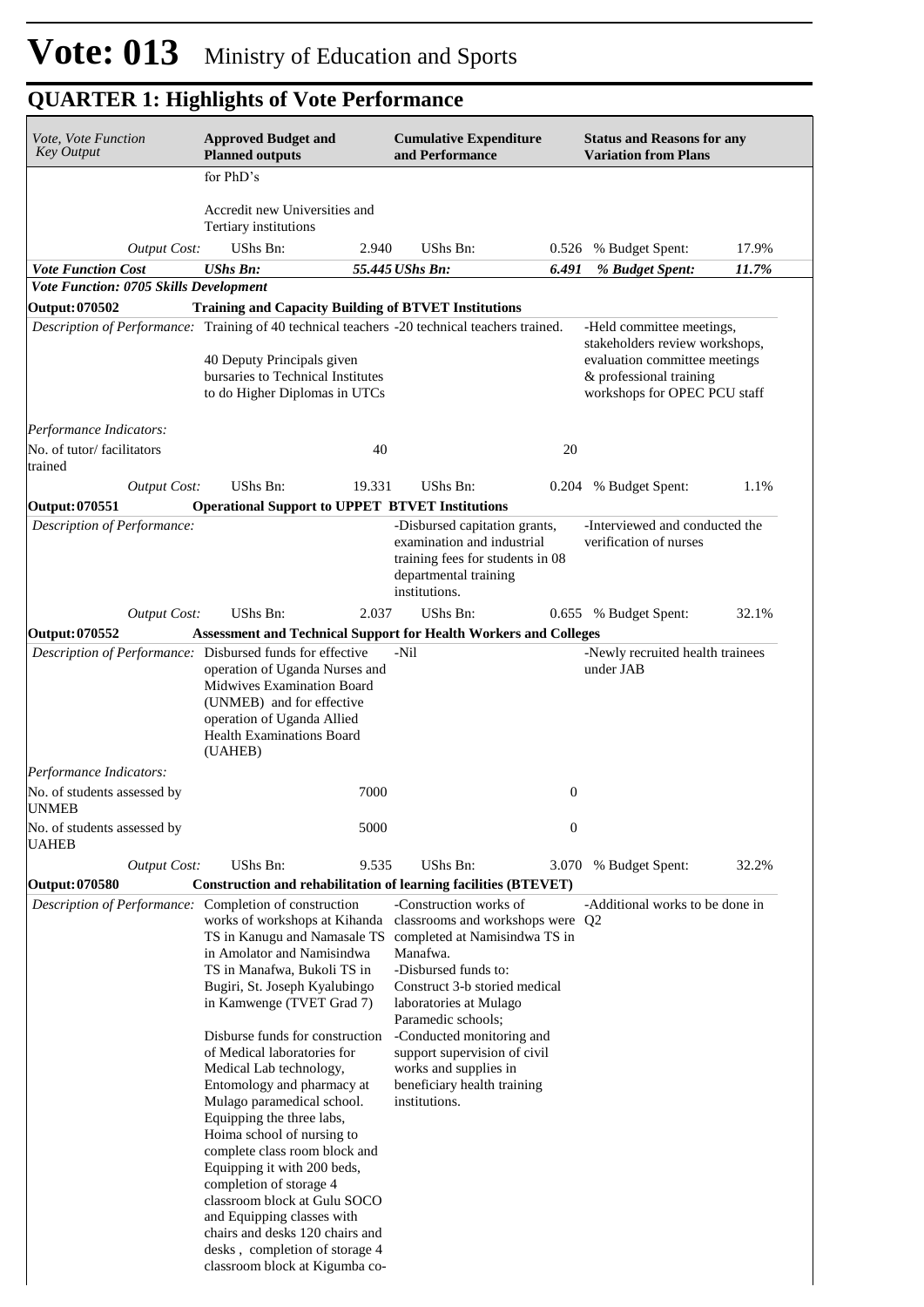| Vote, Vote Function<br><b>Key Output</b>                                                  | <b>Approved Budget and</b><br><b>Planned outputs</b>                                                                                                                                                                                                                                                                                                                                                                                      |                  | <b>Cumulative Expenditure</b><br>and Performance          |                  | <b>Status and Reasons for any</b><br><b>Variation from Plans</b>       |       |
|-------------------------------------------------------------------------------------------|-------------------------------------------------------------------------------------------------------------------------------------------------------------------------------------------------------------------------------------------------------------------------------------------------------------------------------------------------------------------------------------------------------------------------------------------|------------------|-----------------------------------------------------------|------------------|------------------------------------------------------------------------|-------|
|                                                                                           | operative college and equipping<br>classes with chairs and desks<br>120 chairs and desks, and<br>Completion of kitchen and<br>Dining hall at PCO -Butabika<br>and equipping it (support to<br>Health)                                                                                                                                                                                                                                     |                  |                                                           |                  |                                                                        |       |
|                                                                                           | Development of BTVET Plans<br>Development of BTVET Plans<br>To Establish Epel<br>To Establish Kiruhura<br>To establish Bamunanika<br>Construction of an<br>Administration block for UTC<br>Bushenyi<br>Completion of Classroom at<br>Kabongo T.I<br>Completion of a fence at UTC<br>Kichwamba<br>Completion of a Library at UCC<br>Pakwach<br>Construction of an<br>Administration block at UCC<br>Aduku<br>Provisioning of a three phase |                  |                                                           |                  |                                                                        |       |
|                                                                                           | line at L.Katwe Technical<br>Institute.                                                                                                                                                                                                                                                                                                                                                                                                   |                  |                                                           |                  |                                                                        |       |
| Performance Indicators:                                                                   |                                                                                                                                                                                                                                                                                                                                                                                                                                           |                  |                                                           |                  |                                                                        |       |
| No.of libraries Constructed                                                               |                                                                                                                                                                                                                                                                                                                                                                                                                                           | $\boldsymbol{0}$ |                                                           | $\boldsymbol{0}$ |                                                                        |       |
| No. of workshops constructed                                                              |                                                                                                                                                                                                                                                                                                                                                                                                                                           | 5                |                                                           | $\boldsymbol{0}$ |                                                                        |       |
| No. of New BTVET<br>established**                                                         |                                                                                                                                                                                                                                                                                                                                                                                                                                           | 3                |                                                           | $\boldsymbol{0}$ |                                                                        |       |
| <b>Output Cost:</b>                                                                       | UShs Bn:                                                                                                                                                                                                                                                                                                                                                                                                                                  | 65.028           | <b>UShs Bn:</b>                                           | 2.444            | % Budget Spent:                                                        | 3.8%  |
| Output: 070582                                                                            | <b>Construction and rehabilitation of Accomodation facilities (BTVET)</b>                                                                                                                                                                                                                                                                                                                                                                 |                  |                                                           |                  |                                                                        |       |
| Description of Performance: Construct a girls dormitory at                                | Namisindwa in manafwa and<br>St Josephs kaylubingo in<br>Kamwenge<br>Complete staff houses at Omugo<br>TS in Arua and Lutunku CP in<br>Sembabule                                                                                                                                                                                                                                                                                          |                  | -NIL                                                      |                  | -Monitored the construction<br>works of 8 accommodation<br>facilities. |       |
|                                                                                           | construct of a Girl hostel at<br>Butabika school of psychiatric<br>nursing                                                                                                                                                                                                                                                                                                                                                                |                  |                                                           |                  |                                                                        |       |
| Performance Indicators:                                                                   |                                                                                                                                                                                                                                                                                                                                                                                                                                           |                  |                                                           |                  |                                                                        |       |
| No. of accomodation<br>facilities (hostels/dorms)<br>constructed in BTVET<br>institutions |                                                                                                                                                                                                                                                                                                                                                                                                                                           | 2                |                                                           | $\boldsymbol{0}$ |                                                                        |       |
| <b>Output Cost:</b>                                                                       | UShs Bn:                                                                                                                                                                                                                                                                                                                                                                                                                                  | 0.870            | UShs Bn:                                                  | 0.013            | % Budget Spent:                                                        | 1.5%  |
| <b>Vote Function Cost</b>                                                                 | <b>UShs Bn:</b>                                                                                                                                                                                                                                                                                                                                                                                                                           | 120.017 UShs Bn: |                                                           | 24.390           | % Budget Spent:                                                        | 20.3% |
| Vote Function: 0706 Quality and Standards<br>Output: 070602                               |                                                                                                                                                                                                                                                                                                                                                                                                                                           |                  |                                                           |                  |                                                                        |       |
| Description of Performance: Pay capitation grants to 3751                                 | <b>Curriculum Training of Teachers</b><br>students in NTCs, 175 students<br>in Abilonino CPIC, and 120<br>students in Health Tutors                                                                                                                                                                                                                                                                                                       |                  | -Capitation Grants paid to 5<br>NTCs, CPIC and Mulago HTC |                  | -NIL                                                                   |       |
| Performance Indicators:                                                                   |                                                                                                                                                                                                                                                                                                                                                                                                                                           |                  |                                                           |                  |                                                                        |       |
| No. of student teachers<br>enrolled in NTCs                                               |                                                                                                                                                                                                                                                                                                                                                                                                                                           | 3,751            |                                                           | 3,751            |                                                                        |       |
| <b>Output Cost:</b>                                                                       | UShs Bn:                                                                                                                                                                                                                                                                                                                                                                                                                                  | 0.515            | UShs Bn:                                                  |                  | 0.013 % Budget Spent:                                                  | 2.5%  |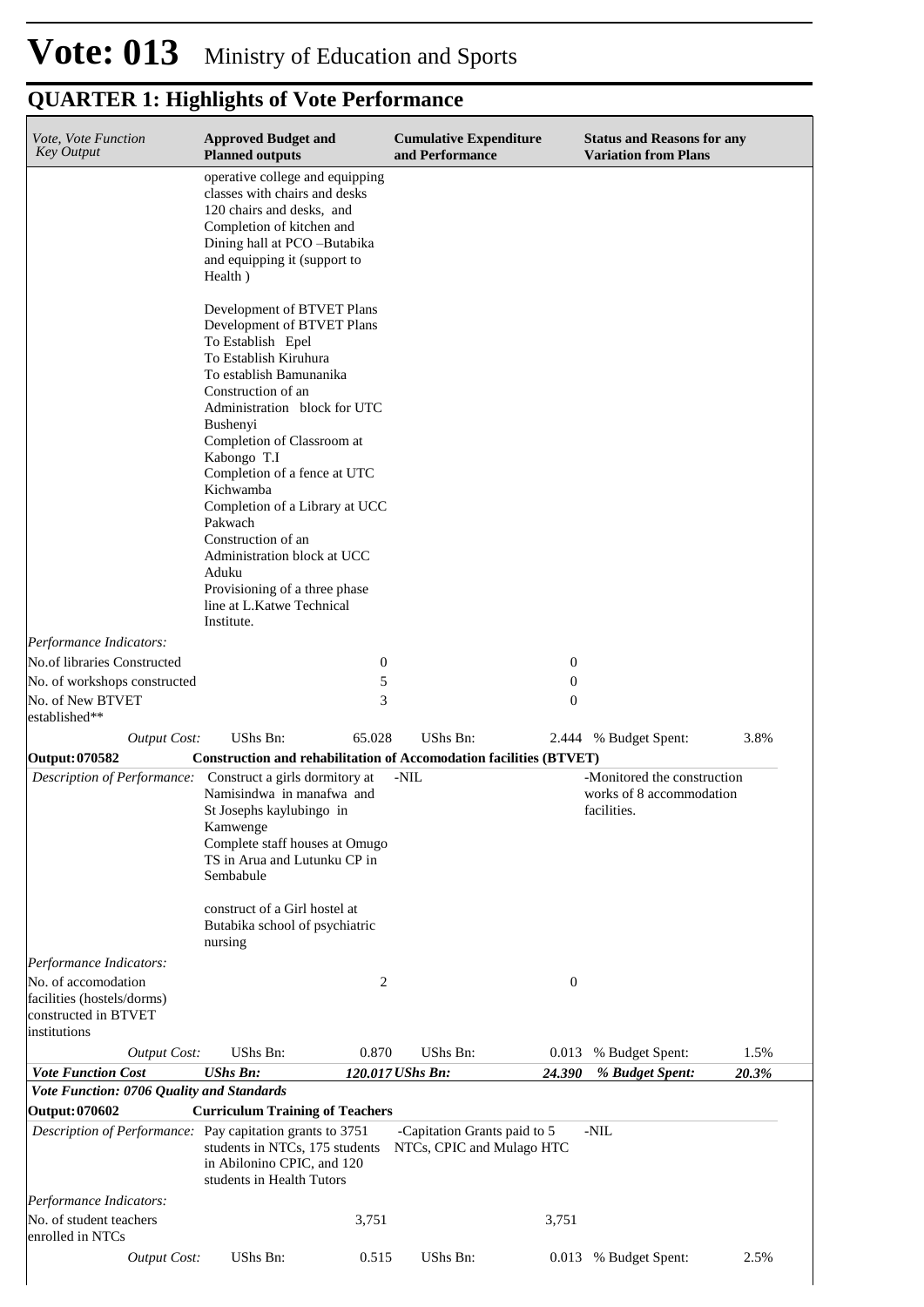| Vote, Vote Function<br>Key Output                           | <b>Approved Budget and</b><br><b>Planned outputs</b>                                                                                                                                                                                                                                | <b>Cumulative Expenditure</b><br>and Performance                                                                        |                  | <b>Status and Reasons for any</b><br><b>Variation from Plans</b>                                                                                                                                                                                                                                  |       |
|-------------------------------------------------------------|-------------------------------------------------------------------------------------------------------------------------------------------------------------------------------------------------------------------------------------------------------------------------------------|-------------------------------------------------------------------------------------------------------------------------|------------------|---------------------------------------------------------------------------------------------------------------------------------------------------------------------------------------------------------------------------------------------------------------------------------------------------|-------|
| <b>Output: 070604</b>                                       | <b>Training and Capacity Building of Inspectors and Education Managers</b>                                                                                                                                                                                                          |                                                                                                                         |                  |                                                                                                                                                                                                                                                                                                   |       |
|                                                             | Description of Performance: Training 300 headteachers on<br>school improvement using the 6<br>improvement booklets<br>Training of 196 Inspectors                                                                                                                                    | -NIL                                                                                                                    |                  | This is to be done in the<br>subsquent quarters                                                                                                                                                                                                                                                   |       |
| <b>Output Cost:</b>                                         | UShs Bn:<br>3.089                                                                                                                                                                                                                                                                   | UShs Bn:                                                                                                                |                  | 0.659 % Budget Spent:                                                                                                                                                                                                                                                                             | 21.3% |
| Output: 070651<br>Description of Performance: UNEB non wage | <b>Uganda National Education Board (UNEB) Services</b><br>Pay salaries and allowances to<br>239 staff.                                                                                                                                                                              | -Money sent directly to UNEB                                                                                            |                  | -NIL                                                                                                                                                                                                                                                                                              |       |
| <b>Output Cost:</b>                                         | UShs Bn:<br>2.825                                                                                                                                                                                                                                                                   | UShs Bn:                                                                                                                |                  | 0.706 % Budget Spent:                                                                                                                                                                                                                                                                             | 25.0% |
| Output: 070653                                              | <b>Training of Secondary Teachers and Instructors (NTCs)</b>                                                                                                                                                                                                                        |                                                                                                                         |                  |                                                                                                                                                                                                                                                                                                   |       |
|                                                             | Description of Performance: Capitation Grants to 5 NTCs for -Capitation Grants paid to 5<br>3,751 students; Abilonino<br>CPIC for 175 students, Health<br>Tutors College for 120 students<br>and 45 PTCs for 16,239<br>students paid                                                | NTCs, CPIC and Mulago HTC                                                                                               |                  | -NIL                                                                                                                                                                                                                                                                                              |       |
| <b>Output Cost:</b>                                         | UShs Bn:<br>2.822                                                                                                                                                                                                                                                                   | UShs Bn:                                                                                                                |                  | 0.907 % Budget Spent:                                                                                                                                                                                                                                                                             | 32.2% |
| <b>Output: 070654</b>                                       | <b>Curriculum Development and Training (NCDC)</b>                                                                                                                                                                                                                                   |                                                                                                                         |                  |                                                                                                                                                                                                                                                                                                   |       |
|                                                             | Description of Performance: Piloting Kiswahili for Primary<br>schools<br>Printing of Thematic Song books Nakaseke Core PTC<br>Developing of Sign Language<br>Curriculum for Lower primary<br>Sensitizing the public on the<br>Thematic curriculum and the<br>use of local language. | -127 teachers from 53 pilot<br>schools were trained for 16 days Primary level ready for<br>on P.7 third term Content at |                  | -Pilot cycle completed at<br>nationwide rollout<br>-Inadequate funds due to the<br>cuts from the NCDC subvention<br>for Q1<br>-Inadequate funds for<br>dissemination of Research<br>findings from the study of<br>thematic curriculum<br>-Inadequate funds to Pay<br>subscription for e- learning |       |
|                                                             | Study the effects of offering the<br>Ugandan and other curricula to<br>the same learners at Primary<br>level                                                                                                                                                                        |                                                                                                                         |                  | materials                                                                                                                                                                                                                                                                                         |       |
|                                                             | Purchase of Library Reference<br>books and subscription for E-<br>resources                                                                                                                                                                                                         |                                                                                                                         |                  |                                                                                                                                                                                                                                                                                                   |       |
|                                                             | Establish a Research,<br>monitoring and evaluation<br>framework for the Centre.                                                                                                                                                                                                     |                                                                                                                         |                  |                                                                                                                                                                                                                                                                                                   |       |
|                                                             | Proposal writing for a Tracer<br>Study of the 2006-2010<br>Diploma Business graduates of<br>BTVET Institutions in Uganda.                                                                                                                                                           |                                                                                                                         |                  |                                                                                                                                                                                                                                                                                                   |       |
|                                                             | Printing of A' level teaching<br>syllabus                                                                                                                                                                                                                                           |                                                                                                                         |                  |                                                                                                                                                                                                                                                                                                   |       |
|                                                             | Monitoring Implementation of<br>the teaching of A-level<br>Subsidiary ICT in Secondary<br>schools.                                                                                                                                                                                  |                                                                                                                         |                  |                                                                                                                                                                                                                                                                                                   |       |
|                                                             | Orientation of A level<br><b>Subsidiary Mathematics</b><br>teachers for Secondary schools                                                                                                                                                                                           |                                                                                                                         |                  |                                                                                                                                                                                                                                                                                                   |       |
| Performance Indicators:                                     |                                                                                                                                                                                                                                                                                     |                                                                                                                         |                  |                                                                                                                                                                                                                                                                                                   |       |
| No. of primary curricula<br>reviewed**                      | $\boldsymbol{0}$                                                                                                                                                                                                                                                                    |                                                                                                                         | $\boldsymbol{0}$ |                                                                                                                                                                                                                                                                                                   |       |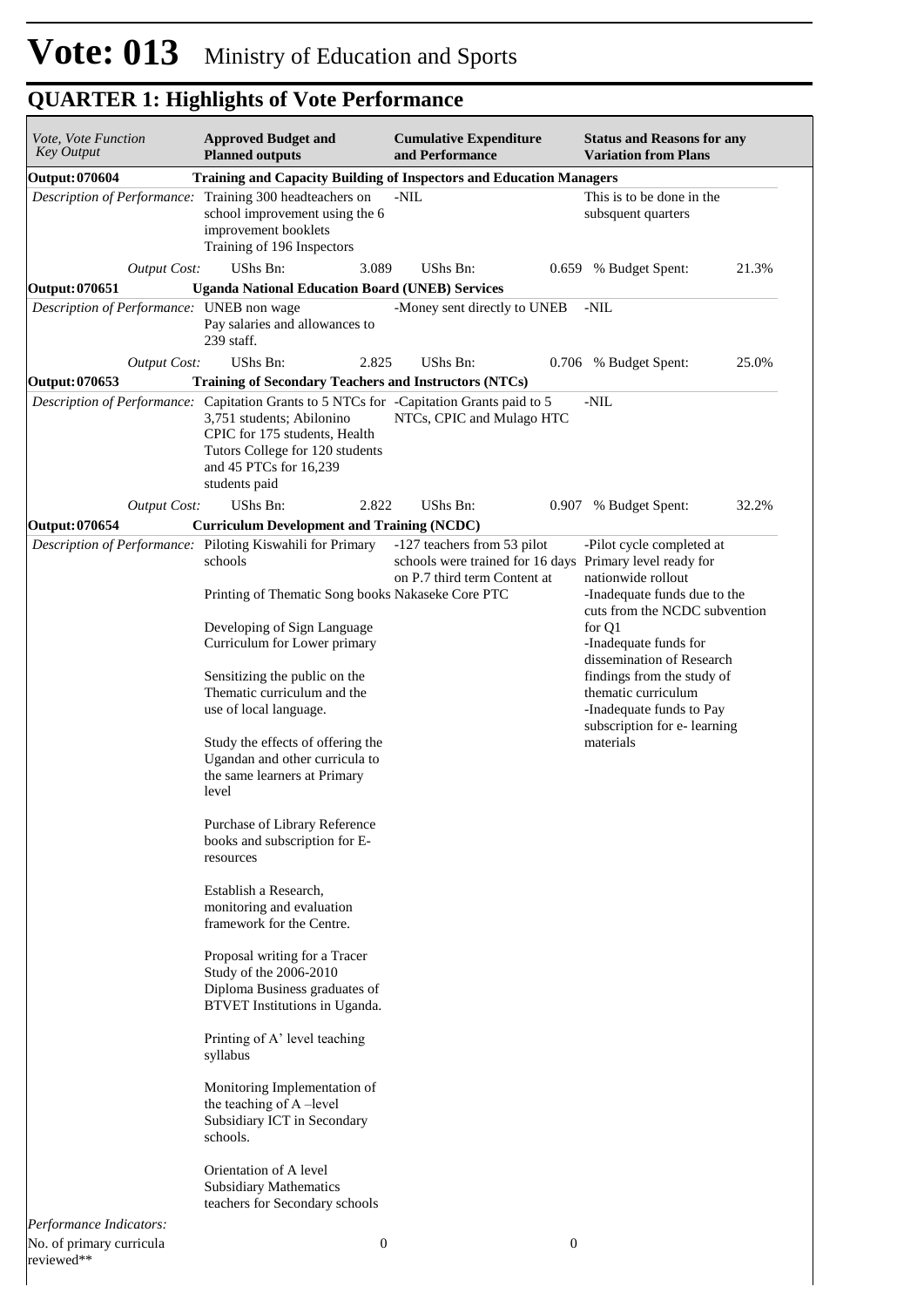| Vote, Vote Function<br><b>Key Output</b>                  | <b>Approved Budget and</b><br><b>Planned outputs</b>                                                                                                                                                                                                                                                                                                                                                                                                                                                                                                                               |                  | <b>Cumulative Expenditure</b><br>and Performance |                | <b>Status and Reasons for any</b><br><b>Variation from Plans</b>                           |       |
|-----------------------------------------------------------|------------------------------------------------------------------------------------------------------------------------------------------------------------------------------------------------------------------------------------------------------------------------------------------------------------------------------------------------------------------------------------------------------------------------------------------------------------------------------------------------------------------------------------------------------------------------------------|------------------|--------------------------------------------------|----------------|--------------------------------------------------------------------------------------------|-------|
| No. of cirricular                                         |                                                                                                                                                                                                                                                                                                                                                                                                                                                                                                                                                                                    | $\overline{0}$   |                                                  | $\overline{0}$ |                                                                                            |       |
| implemented (Primary)**                                   |                                                                                                                                                                                                                                                                                                                                                                                                                                                                                                                                                                                    |                  |                                                  |                |                                                                                            |       |
| <b>Output Cost:</b>                                       | UShs Bn:                                                                                                                                                                                                                                                                                                                                                                                                                                                                                                                                                                           | 6.186            | UShs Bn:                                         | 1.528          | % Budget Spent:                                                                            | 24.7% |
| <b>Vote Function Cost</b>                                 | <b>UShs Bn:</b>                                                                                                                                                                                                                                                                                                                                                                                                                                                                                                                                                                    | 44.102 UShs Bn:  |                                                  | 9.110          | % Budget Spent:                                                                            | 20.7% |
| <b>Vote Function: 0707 Physical Education and Sports</b>  |                                                                                                                                                                                                                                                                                                                                                                                                                                                                                                                                                                                    |                  |                                                  |                |                                                                                            |       |
| Output: 070752                                            | <b>Management Oversight for Sports Development (NCS)</b>                                                                                                                                                                                                                                                                                                                                                                                                                                                                                                                           |                  |                                                  |                |                                                                                            |       |
| <b>Description of Performance:</b>                        | Talent identification and<br>development programs<br>Supported<br>Teams Supported for<br>international exposure<br>Teams Prepared for<br><b>Commonwealth Games</b><br>BOQs already secured for<br>Refurbishment of Lugogo<br>Sports Gymnasium<br><b>District Sports Councils</b><br>reactivated, technical personnel<br>trained, and basic sports<br>equipment provided<br>Well equipped ICT center and<br>Resource Center for show-<br>casing sports, and which can<br>also be used as a point of<br>reference for all sports related<br>information and materials<br>established |                  | $-NIL$                                           |                | -Remitted subvention to NCS<br>to facilitate activities of<br>National Sports Federations/ |       |
| Output Cost:                                              | UShs Bn:                                                                                                                                                                                                                                                                                                                                                                                                                                                                                                                                                                           | 1.954            | UShs Bn:                                         | 0.838          | % Budget Spent:                                                                            | 42.9% |
| <b>Vote Function Cost</b>                                 | <b>UShs Bn:</b>                                                                                                                                                                                                                                                                                                                                                                                                                                                                                                                                                                    |                  | 6.974 UShs Bn:                                   | 1.249          | % Budget Spent:                                                                            | 17.9% |
| Vote Function: 0749 Policy, Planning and Support Services |                                                                                                                                                                                                                                                                                                                                                                                                                                                                                                                                                                                    |                  |                                                  |                |                                                                                            |       |
| <b>Vote Function Cost</b>                                 | <b>UShs Bn:</b>                                                                                                                                                                                                                                                                                                                                                                                                                                                                                                                                                                    | 13.747 UShs Bn:  |                                                  | 3.031          | % Budget Spent:                                                                            | 22.0% |
| <b>Cost of Vote Services:</b>                             | $UShs Bn$ :                                                                                                                                                                                                                                                                                                                                                                                                                                                                                                                                                                        | 413.888 UShs Bn: |                                                  | 67.264         | % Budget Spent:                                                                            | 16.3% |

*\* Excluding Taxes and Arrears*

-Funds for the proposed works are released on a quarterly basis. This affects timely procurement and consquently the implementation processes. The targets of a given Financial Year are not achieved in the same year. This is mainly manifested in the Financial Year 2014/15. This largely explains why the construction works are way behind the expected schedule.

| Table V2.2: Implementing Actions to Improve Vote Performance |  |  |  |  |  |  |  |
|--------------------------------------------------------------|--|--|--|--|--|--|--|
|--------------------------------------------------------------|--|--|--|--|--|--|--|

| <b>Planned Actions:</b>                                                                                                                                                                                                                                                     | <b>Actual Actions:</b>                                                                                                                                                                                            | <b>Reasons for Variation</b>                                                                                                                                                                                                                                                                                                                                                                                                                                                                                                                                                                                                                                                                                                         |
|-----------------------------------------------------------------------------------------------------------------------------------------------------------------------------------------------------------------------------------------------------------------------------|-------------------------------------------------------------------------------------------------------------------------------------------------------------------------------------------------------------------|--------------------------------------------------------------------------------------------------------------------------------------------------------------------------------------------------------------------------------------------------------------------------------------------------------------------------------------------------------------------------------------------------------------------------------------------------------------------------------------------------------------------------------------------------------------------------------------------------------------------------------------------------------------------------------------------------------------------------------------|
| Vote: 013 Ministry of Education and Sports                                                                                                                                                                                                                                  |                                                                                                                                                                                                                   |                                                                                                                                                                                                                                                                                                                                                                                                                                                                                                                                                                                                                                                                                                                                      |
| Vote Function: 07 01 Pre-Primary and Primary Education                                                                                                                                                                                                                      |                                                                                                                                                                                                                   |                                                                                                                                                                                                                                                                                                                                                                                                                                                                                                                                                                                                                                                                                                                                      |
| Procure Pupils textbooks, accompanying<br>teachers guides, Wall Charts and local<br>language books for Primary 5,6 and 7.<br>Assorted instructional materials for P1 &<br>P2, Special Needs Education (SNE) and<br>materials for roll out of the new<br>curriculum for PTCs | -Paid final 20% contract sum to<br>Publishers (St. Bernard, Pelican and<br><b>East African Education</b> )<br>-Hired Consultancy who conducted<br><b>Needs Assessment for learners with</b><br>hearing impairment | -Procurement of modules was pushed to<br>Q2 (i.e. syllabus books for PTCs in every<br>Subject).<br>-PEO/IMU attended the 34th International<br>Conference on Books for Children in<br>Mexico City from 9th -13th September<br>2014.<br>-Repaired office sofa set<br>-Inadequate funds were released to enable<br>the full payment of money owed to various<br>publishers. The following publishers were<br>left pending: Baroque, Longhorn, Mukono<br>Bookshop and MK.<br>-Funds were inadequate to provide pupils<br>reading books in 27 local languages, songs<br>books and Kiswahili readers.<br>-Instructional Materials' budget was cut<br>by 1bn that was meant for Capacity<br>building.<br>-Money for short term consultancy |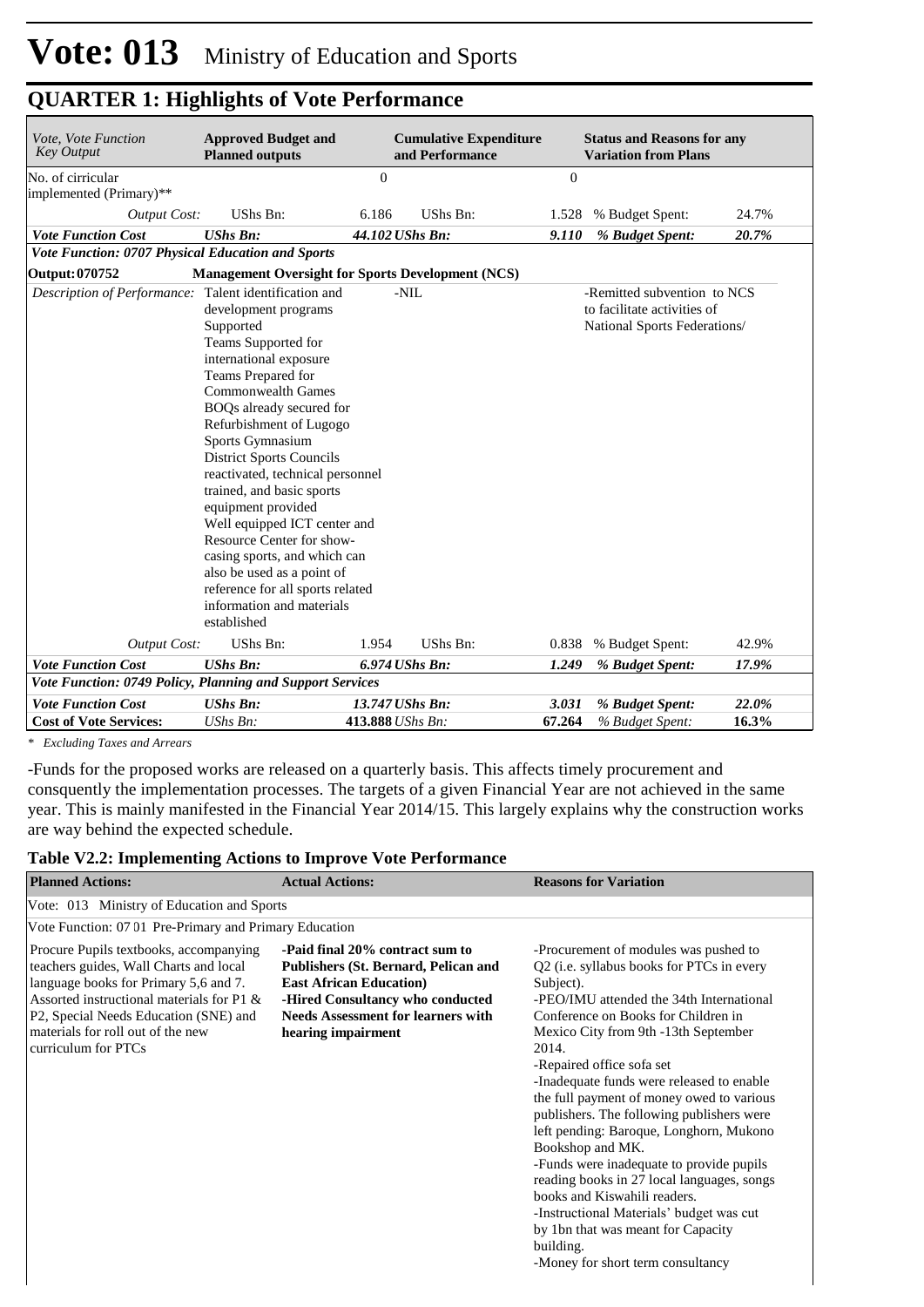| <b>Planned Actions:</b>                                                                                                                                                                                                                                                              | <b>Actual Actions:</b>                                                                                                                                                                                                                                                                                                                                                                                                                                                                      | <b>Reasons for Variation</b>                                                                                                                                                                                                                                                                                                  |
|--------------------------------------------------------------------------------------------------------------------------------------------------------------------------------------------------------------------------------------------------------------------------------------|---------------------------------------------------------------------------------------------------------------------------------------------------------------------------------------------------------------------------------------------------------------------------------------------------------------------------------------------------------------------------------------------------------------------------------------------------------------------------------------------|-------------------------------------------------------------------------------------------------------------------------------------------------------------------------------------------------------------------------------------------------------------------------------------------------------------------------------|
|                                                                                                                                                                                                                                                                                      |                                                                                                                                                                                                                                                                                                                                                                                                                                                                                             | together with money for procurement of<br>IMS was used to pay the consultant                                                                                                                                                                                                                                                  |
| Vote Function: 07 02 Secondary Education                                                                                                                                                                                                                                             |                                                                                                                                                                                                                                                                                                                                                                                                                                                                                             |                                                                                                                                                                                                                                                                                                                               |
| Extend the digital science initiative to 100<br>secondary schools under cycle 5, and also<br>continue providing textbooks to UPOLET<br>schools                                                                                                                                       | -Provided funds to delivery and supply<br>of computers and ups for secondary<br>schools<br>-Processed payment to M/S Cyber<br><b>School Technology Solutions (Partial</b><br>Payments on the 4th certificate                                                                                                                                                                                                                                                                                | -Part of the funds for delivery and supply<br>of computers and UPs for secondary<br>schools were used to finance the East<br>African Games.                                                                                                                                                                                   |
| Vote Function: 07 03 Special Needs Education, Guidance and Counselling                                                                                                                                                                                                               |                                                                                                                                                                                                                                                                                                                                                                                                                                                                                             |                                                                                                                                                                                                                                                                                                                               |
| Procurement of assorted instructional<br>materials for Special Needs Education<br>(SNE)                                                                                                                                                                                              | -Hired Consultant who conducted Needs NIL<br><b>Assessment for learners with hearing</b><br>impairment                                                                                                                                                                                                                                                                                                                                                                                      |                                                                                                                                                                                                                                                                                                                               |
| Vote Function: 07 04 Higher Education                                                                                                                                                                                                                                                |                                                                                                                                                                                                                                                                                                                                                                                                                                                                                             |                                                                                                                                                                                                                                                                                                                               |
| Public universities have continued the<br>policy of internship attachments                                                                                                                                                                                                           | $-NIL$                                                                                                                                                                                                                                                                                                                                                                                                                                                                                      | -NIL                                                                                                                                                                                                                                                                                                                          |
| Vote Function: 07 05 Skills Development                                                                                                                                                                                                                                              |                                                                                                                                                                                                                                                                                                                                                                                                                                                                                             |                                                                                                                                                                                                                                                                                                                               |
| Training of 40 technical teachers                                                                                                                                                                                                                                                    | -20 technical teachers trained.                                                                                                                                                                                                                                                                                                                                                                                                                                                             | -NIL                                                                                                                                                                                                                                                                                                                          |
| 40 Deputy Principals given bursaries to<br>Technical Institutes to do Higher<br>Diplomas in UTCs                                                                                                                                                                                     |                                                                                                                                                                                                                                                                                                                                                                                                                                                                                             |                                                                                                                                                                                                                                                                                                                               |
| Vote Function: 07 06 Quality and Standards                                                                                                                                                                                                                                           |                                                                                                                                                                                                                                                                                                                                                                                                                                                                                             |                                                                                                                                                                                                                                                                                                                               |
| Pay certificates for construction works in 8<br>PTCs (Buhungiro, Paidha, Bundibugyo,<br>Bukedea, Kapchorwa, Arua, Ibanda and<br>Canon Lawrence) to be completed and<br>kick start other 8 PTCs (Kisoro Kaliro,<br>Rukungiri, Rakai, Kabwangasi,<br>Kabukungu, CTK and Erepi)         | -Made payments for on-going<br>construction works (Buhungiro, Paidha,<br>Bundibugyo, Bukedea, Kapchorwa,<br><b>Arua, Ibanda and Canon Lawrence</b> )                                                                                                                                                                                                                                                                                                                                        | -NIL                                                                                                                                                                                                                                                                                                                          |
| Vote Function: 07 07 Physical Education and Sports                                                                                                                                                                                                                                   |                                                                                                                                                                                                                                                                                                                                                                                                                                                                                             |                                                                                                                                                                                                                                                                                                                               |
| Continue sensitization and increased<br>mobilization of districts/schools on sports<br>policy<br>Vote: 013 Ministry of Education and Sports                                                                                                                                          | -Coordinated Primary schools and<br><b>Special Needs Learners (SNL) National</b><br><b>Ball Games, August 2014;</b><br>-Inspected proposed host venue for the<br><b>2015 East Africa Primary Schools</b><br><b>Games in August</b><br>2014;<br>-Contributed towards organization of<br><b>Primary Schools and SNL National Ball</b><br>Games, August 2014, Hoima;<br>-Participated at the 13th Edition of<br><b>FEASSSA Games in Dar-es-Salaam</b><br>where Uganda emerged Overall winners. | -NIL                                                                                                                                                                                                                                                                                                                          |
|                                                                                                                                                                                                                                                                                      |                                                                                                                                                                                                                                                                                                                                                                                                                                                                                             |                                                                                                                                                                                                                                                                                                                               |
| Vote Function: 07 02 Secondary Education<br>Complete construction of Kisozi<br>seed school<br>Bufunjo seed school in kyenjojo<br>and katunguru seed in rubirizi<br>Complete and hand over for use<br>the:1-8 Institutions being constructed<br>rehabilitate and expanded under ADB V | $-NIL$                                                                                                                                                                                                                                                                                                                                                                                                                                                                                      | -Disbursed funds for completion of<br>administration blocks: at -Montungatuny<br>& Kagongi S S<br>-Facilitated securing of land and facilities<br>at Aboke High School<br>-Monitored construction works & site<br>meetings in Kiruhura.                                                                                       |
| Vote Function: 07 03 Special Needs Education, Guidance and Counselling                                                                                                                                                                                                               |                                                                                                                                                                                                                                                                                                                                                                                                                                                                                             |                                                                                                                                                                                                                                                                                                                               |
| NFE teacher trainers (CCTs) oriented on<br>the utilization of Yr. 2 training manuals                                                                                                                                                                                                 | $-NIL$                                                                                                                                                                                                                                                                                                                                                                                                                                                                                      | -Funds were not released to facilitate the<br>training of teachers in the 6 PTCs of<br>Moroto, Nakaseke, Arua, Busubizi, Bulera<br>and<br>Kibuli.<br>Monitored the operationalization of<br>functional assessment being implemented<br>by teachers as a pilot in Oyam District in<br>the schools of Agulurude P/S, Odike P/S, |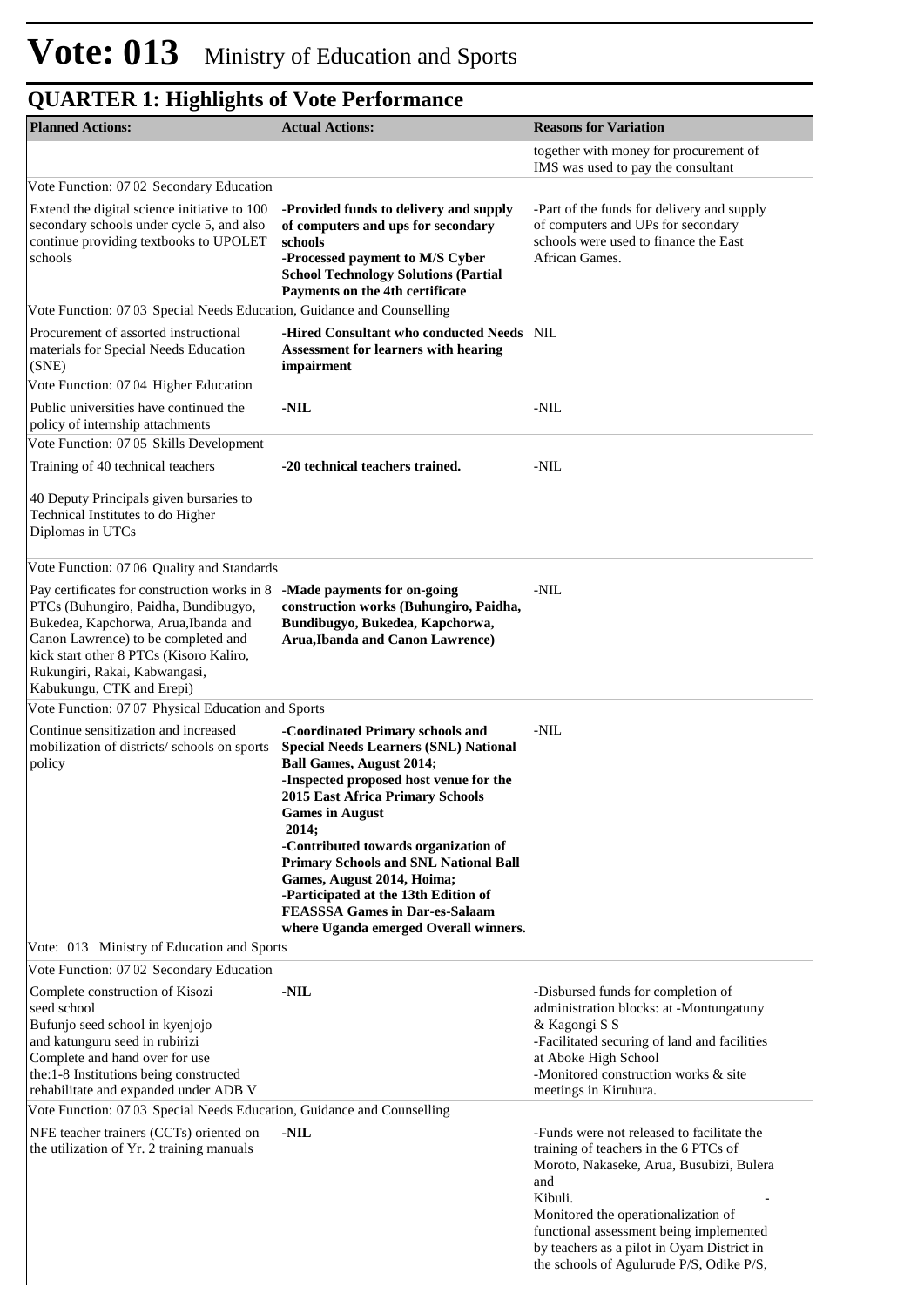| <b>Planned Actions:</b>                                                                                                                                                                                                                   | <b>Actual Actions:</b>                                                                                                                                                                                                                                                                                                                                                                                                            | <b>Reasons for Variation</b>                                                                                                                                        |
|-------------------------------------------------------------------------------------------------------------------------------------------------------------------------------------------------------------------------------------------|-----------------------------------------------------------------------------------------------------------------------------------------------------------------------------------------------------------------------------------------------------------------------------------------------------------------------------------------------------------------------------------------------------------------------------------|---------------------------------------------------------------------------------------------------------------------------------------------------------------------|
|                                                                                                                                                                                                                                           |                                                                                                                                                                                                                                                                                                                                                                                                                                   | Wigua P/S, Ojwina P/S, St. Mary Gorreti<br>Ngetta Girls P/S, Lango Quran P/S, Loro<br>Dem School, Aber P/S, Oryang Memorial<br>P/S, Ayomapwono P/S and Atapara P/S. |
| Vote Function: 07 04 Higher Education                                                                                                                                                                                                     |                                                                                                                                                                                                                                                                                                                                                                                                                                   |                                                                                                                                                                     |
| There are plans to construct and<br>rehabilitate 9 buildings of Makerere<br>University, 14 buildings in Kyambogo<br>University, 10 buildings in Gulu<br>University, 7 buildings in Busitema<br>University, 4 buildings in Muni University | -NIL                                                                                                                                                                                                                                                                                                                                                                                                                              | -NIL                                                                                                                                                                |
| Vote Function: 07 05 Skills Development                                                                                                                                                                                                   |                                                                                                                                                                                                                                                                                                                                                                                                                                   |                                                                                                                                                                     |
| A request has been raised in the unfunded<br>priorities to cater for inadequate capitation<br>grants                                                                                                                                      | -NIL                                                                                                                                                                                                                                                                                                                                                                                                                              | The capitation grants have been held<br>constant because no additional funding<br>was provided by MoFPED                                                            |
| Vote: 013 Ministry of Education and Sports                                                                                                                                                                                                |                                                                                                                                                                                                                                                                                                                                                                                                                                   |                                                                                                                                                                     |
| Vote Function: 0701 Pre-Primary and Primary Education                                                                                                                                                                                     |                                                                                                                                                                                                                                                                                                                                                                                                                                   |                                                                                                                                                                     |
| <b>NIL</b>                                                                                                                                                                                                                                | Funds for construction of teachers'<br>Houses disbursed to 20 Local<br>Governments of Bushenyi, Jinja,<br>Kabarole, Kalangala, Mpigi, Mukono,<br>Ntungamo, Rukungiri, Sembabule,<br>Sironko, Wakiso, Kiruhura, Nakaseke,<br>Namutumba, Gomba, namayingo,<br>Ntoroko, Lwengo, Rubirizi and<br>Butambala.                                                                                                                           | <b>NIL</b>                                                                                                                                                          |
| Vote Function: 07 05 Skills Development                                                                                                                                                                                                   |                                                                                                                                                                                                                                                                                                                                                                                                                                   |                                                                                                                                                                     |
| There are plans to provide Instructional<br>Materials Post S.4 BTVET Institutions to<br>a tune of Ugshs 1,347,486,000bn                                                                                                                   | -Disbursed funds to provide tools $\&$<br>equipment at Rugando, Burora, Kalera,<br>Minakulu, UTC Lira and Ihunga<br>-Assorted learning tools and equipment<br>procured for constructed workshop and<br>classrooms St. Josephs Kyarubingo,<br>Kakiika TS, Namisindwa TS, Mbale<br>CP, Bukooli TS, Namasale TS.<br>-Disburse funds to procure medical<br>equipment and materials for training<br>purpose at Butabika School of PCO. | -NIL                                                                                                                                                                |
| Vote Function: 07 06 Quality and Standards                                                                                                                                                                                                |                                                                                                                                                                                                                                                                                                                                                                                                                                   |                                                                                                                                                                     |
| Inspection of 3,600 secondary, 600<br>BTVET and 20 PTCs done<br>Follow up inspection of 440 scs<br>Inspection of 5 NTCs inspection of 50<br>nursery training printing school<br>improvement books                                         | -Inspected 900 secondary schools,<br>twenty (20) PTCs and 224 BTVET<br>institutions.                                                                                                                                                                                                                                                                                                                                              | -Some of the activities that received funds<br>are not reflected in the OBT reporting<br>template.                                                                  |
| Vote Function: 07 49 Policy, Planning and Support Services                                                                                                                                                                                |                                                                                                                                                                                                                                                                                                                                                                                                                                   |                                                                                                                                                                     |
|                                                                                                                                                                                                                                           | A project proposal on construction of<br><b>Ministry Headquarters was submitted</b><br>to Ministry of Finance for approval.                                                                                                                                                                                                                                                                                                       | The project was deferred subject to<br>finalization of the national policy/strategy<br>by the committee in the President's Office                                   |

### *V3: Details of Releases and Expenditure*

*This section provides a comprehensive summary of the outputs delivered by the Vote and further details of Vote expenditures by Vote Function and Expenditure Item.*

#### **Table V3.1: GoU Releases and Expenditure by Output\***

| <b>Billion Uganda Shillings</b>                            | Approved<br><b>Budget</b> | <b>Released</b> | <b>Spent</b> | $%$ GoU<br><b>Budget</b> | $%$ GoU<br><b>Budget</b> | $%$ GoU<br>Releases |
|------------------------------------------------------------|---------------------------|-----------------|--------------|--------------------------|--------------------------|---------------------|
|                                                            |                           |                 |              | Released                 | <i>Spent</i>             | <i>Spent</i>        |
| VF:0701 Pre-Primary and Primary Education                  | 33.86                     | 6.72            | 5.04         | $19.9\%$                 | 14.9%                    | $75.0\%$            |
| Class: Outputs Provided                                    | 20.71                     | 3.57            | 3.34         | $17.2\%$                 | 16.1%                    | 93.5%               |
| 070101 Policies, laws, guidelines, plans and strategies    | 2.59                      | 0.71            | 0.59         | 27.4%                    | 22.8%                    | 83.2%               |
| 070102 Instructional Materials for Primary Schools         | 17.37                     | 2.67            | 2.56         | 15.4%                    | 14.7%                    | 95.9%               |
| 070103 Monitoring and Supervision of Primary Schools       | 0.46                      | 0.11            | 0.11         | $25.0\%$                 | 24.8%                    | 99.1%               |
| 070105 Support to war affected children in Northern Uganda | 0.30                      | 0.08            | 0.08         | $25.0\%$                 | $25.0\%$                 | $100.0\%$           |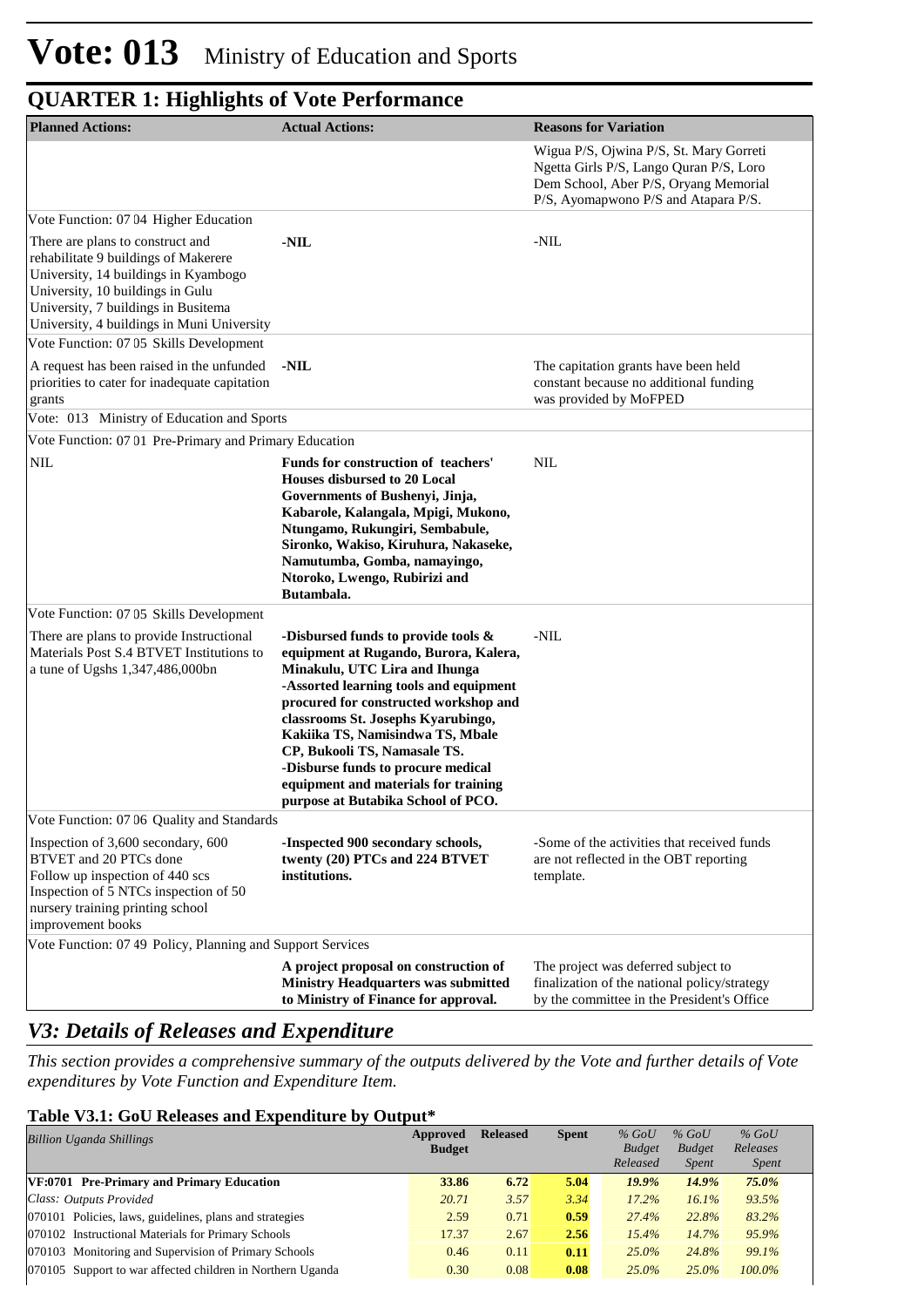| Class: Outputs Funded                                                                                                                       | 11.38        | 2.85         | 1.60         | 25.0%          | 14.0%          | 56.1%           |
|---------------------------------------------------------------------------------------------------------------------------------------------|--------------|--------------|--------------|----------------|----------------|-----------------|
| 070151 Assessment of Primary Education (PLE)                                                                                                | 6.38         | 1.60         | 1.60         | 25.0%          | 25.0%          | 100.0%          |
| 070153 Primary Teacher Development (PTC's)                                                                                                  | 5.00         | 1.25         | 0.00         | 25.0%          | $0.0\%$        | 0.0%            |
| Class: Capital Purchases                                                                                                                    | 1.76         | 0.31         | 0.11         | 17.6%          | 6.2%           | 35.2%           |
| 070180 Classroom construction and rehabilitation (Primary)                                                                                  | 1.76         | 0.31         | 0.11         | 17.6%          | 6.2%           | 35.2%           |
| VF:0702 Secondary Education                                                                                                                 | 30.14        | 7.63         | 6.09         | 25.3%          | 20.2%          | 79.9%           |
| Class: Outputs Provided                                                                                                                     | 10.12        | 2.09         | 1.98         | 20.7%          | 19.5%          | 94.6%           |
| 070201 Policies, laws, guidelines plans and strategies                                                                                      | 4.37         | 1.12         | 1.06         | 25.7%          | 24.2%          | 94.4%           |
|                                                                                                                                             |              |              |              |                |                |                 |
| 070202 Instructional Materials for Secondary Schools                                                                                        | 4.17         | 0.53         | 0.53         | 12.7%          | 12.6%          | 99.9%           |
| 070203 Monitoring and Supervision of Secondary Schools                                                                                      | 0.58         | 0.18         | 0.14         | 31.2%          | 23.5%          | 75.3%           |
| 070204 Training of Secondary Teachers                                                                                                       | 0.66         | 0.18         | 0.18         | 26.7%          | 26.6%          | 99.4%           |
| 070205 Monitoring USE Placements in Private Schools                                                                                         | 0.35         | 0.09         | 0.08         | 25.0%          | 23.7%          | 94.7%           |
| Class: Outputs Funded                                                                                                                       | 13.41        | 3.35         | 3.35         | 25.0%          | 25.0%          | 100.0%          |
| 070251 USE Tuition Support                                                                                                                  | 0.89         | 0.22         | 0.22         | 25.0%          | 25.0%          | 100.0%          |
| 070253 Secondary Examinations (UNEB)                                                                                                        | 12.52        | 3.13         | 3.13         | 25.0%          | 25.0%          | 100.0%          |
| Class: Capital Purchases                                                                                                                    | 6.61         | 2.18         | 0.76         | 33.0%          | 11.5%          | 34.9%           |
| 070280 Classroom construction and rehabilitation (Secondary)                                                                                | 6.61         | 2.18         | 0.76         | 33.0%          | 11.5%          | 34.9%           |
| VF:0703 Special Needs Education, Guidance and Counselling                                                                                   | 4.12         | 1.08         | 0.55         | 26.1%          | 13.4%          | 51.4%           |
| Class: Outputs Provided                                                                                                                     | 1.88         | 0.43         | 0.20         | 23.0%          | 10.4%          | 45.3%           |
| 070301 Policies, laws, guidelines, plans and strategies                                                                                     | 1.09         | 0.22         | 0.07         | 20.6%          | 6.7%           | 32.4%           |
| 070302 Advocacy, Sensitisation and Information Dissemmination                                                                               | 0.65         | 0.18         | 0.10         | 26.9%          | 15.4%          | 57.5%           |
| 070303 Monitoring and Supervision of Special Needs Facilities                                                                               | 0.14         | 0.03         | 0.02         | 23.2%          | $16.0\%$       | 68.8%           |
| Class: Outputs Funded                                                                                                                       | 1.06         | 0.35         | 0.34         | 33.1%          | 31.8%          | 96.0%           |
|                                                                                                                                             |              |              |              |                |                | 96.0%           |
| 070351 Special Needs Education Services                                                                                                     | 1.06         | 0.35         | 0.34         | 33.1%          | 31.8%          |                 |
| Class: Capital Purchases                                                                                                                    | 1.18         | 0.29         | 0.02         | 24.7%          | 1.7%           | 6.9%            |
| 070372 Government Buildings and Administrative Infrastructure                                                                               | 1.18         | 0.29         | 0.02         | 24.7%          | 1.7%           | 6.9%            |
| VF:0704 Higher Education                                                                                                                    | 31.42        | 7.10         | 6.49         | 22.6%          | 20.7%          | 91.5%           |
| Class: Outputs Provided                                                                                                                     | 0.86         | 0.18         | 0.12         | 20.5%          | 13.7%          | 66.5%           |
| 070401 Policies, guidelines to universities and other tertiary institutions                                                                 | 0.44         | 0.07         | 0.06         | 16.8%          | 13.0%          | 77.5%           |
| 070402 Operational Support for Private Universities                                                                                         | 0.42         | 0.10         | 0.06         | 24.5%          | 14.4%          | 58.6%           |
| Class: Outputs Funded                                                                                                                       | 20.50        | 5.17         | 4.63         | 25.2%          | 22.6%          | 89.5%           |
| 070451 Support establishment of constituent colleges and Public<br>Universities                                                             | 2.00         | 0.50         | 0.50         | 25.0%          | 25.0%          | 100.0%          |
| 070452 Support to Research Institutions in Public Universities                                                                              | 1.60         | 0.40         | 0.09         | 25.0%          | 5.7%           | 22.8%           |
| 070453 Sponsorship Scheme and Staff Development for Masters and<br>Phds                                                                     | 6.77         | 1.74         | 1.71         | 25.7%          | 25.3%          | 98.4%           |
| 070454 Monitoring/supervision and Quality assurance for Tertiary<br>Institutions (AICAD, NCHE, JAB)                                         | 2.94         | 0.74         | 0.53         | 25.0%          | 17.9%          | 71.5%           |
| 070455 Operational Support for Public and Private Universities                                                                              | 7.20         | 1.80         | 1.80         | 25.0%          | 25.0%          | 100.0%          |
| Class: Capital Purchases                                                                                                                    | 10.06        | 1.75         | 1.75         | 17.4%          | 17.4%          | 100.0%          |
| 070480 Construction and Rehabilitation of facilities                                                                                        | 10.06        | 1.75         | 1.75         | 17.4%          | 17.4%          | $100.0\%$       |
|                                                                                                                                             |              |              |              |                |                |                 |
|                                                                                                                                             |              |              |              |                |                |                 |
| VF:0705 Skills Development                                                                                                                  | 43.41        | 12.50        | 12.17        | 28.8%          | 28.0%          | 97.4%           |
| Class: Outputs Provided                                                                                                                     | 4.66         | 1.24         | 1.16         | 26.6%          | 25.0%          | 93.7%           |
| 070501 Policies, laws, guidelines plans and strategies                                                                                      | 4.00         | 1.03         | 0.95         | 25.7%          | 23.8%          | 92.5%           |
| 070502 Training and Capacity Building of BTVET Institutions                                                                                 | 0.62         | 0.20         | 0.20         | 33.0%          | 32.9%          | 99.7%           |
| 070503 Monitoring and Supervision of BTVET Institutions                                                                                     | 0.04         | 0.01         | 0.01         | 25.0%          | 24.4%          | 97.4%           |
| Class: Outputs Funded                                                                                                                       | 27.04        | 8.10         | 8.10         | 30.0%          | 30.0%          | 100.0%          |
| 070551 Operational Support to UPPET BTVET Institutions                                                                                      | 2.04         | 0.65         | 0.65         | 32.1%          | 32.1%          | $100.0\%$       |
| 070552 Assessment and Technical Support for Health Workers and<br>Colleges                                                                  | 9.54         | 3.07         | 3.07         | 32.2%          | 32.2%          | 100.0%          |
| 070553 Assessment and Profiling of Industrial Skills (DIT, Industrial<br>Training Council)                                                  | 1.10         | 0.28         | 0.28         | 25.0%          | 25.0%          | 100.0%          |
| 070554 Operational Support to Government Technical Colleges                                                                                 | 14.37        | 4.10         | 4.10         | 28.5%          | 28.5%          | 100.0%          |
| Class: Capital Purchases                                                                                                                    | 11.72        | 3.16         | 2.91         | 26.9%          | 24.8%          | 92.1%           |
| 070571 Acquisition of Land by Government                                                                                                    | 0.50         | 0.17         | 0.17         | 33.0%          | 33.0%          | 100.0%          |
| 070573 Roads, Streets and Highways                                                                                                          | 0.10         | 0.00         | 0.00         | $0.0\%$        | $0.0\%$        | N/A             |
|                                                                                                                                             | 1.85         | 0.35         | 0.26         | 18.7%          | 14.2%          | 76.3%           |
| 070577 Purchase of Specialised Machinery & Equipment                                                                                        |              |              |              |                |                |                 |
| 070578 Purchase of Office and Residential Furniture and Fittings                                                                            | 0.13         | 0.02         | 0.02         | 17.3%          | 17.3%          | 100.0%          |
| 070580 Construction and rehabilitation of learning facilities (BTEVET)<br>070582 Construction and rehabilitation of Accomodation facilities | 8.27<br>0.87 | 2.61<br>0.01 | 2.44<br>0.01 | 31.6%<br>1.5%  | 29.6%<br>1.5%  | 93.6%<br>100.0% |
| (BTVET)                                                                                                                                     |              |              |              |                |                |                 |
| VF:0706 Quality and Standards                                                                                                               | 26.83        | 7.13         | 6.90         | 26.6%          | 25.7%          | 96.7%           |
| Class: Outputs Provided                                                                                                                     | 7.89         | 1.95         | 1.76         | 24.7%          | 22.4%          | 90.4%           |
| 070601 Policies, laws, guidelines, plans and strategies                                                                                     | 4.69         | 1.16         | 1.09         | 24.7%          | 23.2%          | 94.2%           |
| 070602 Curriculum Training of Teachers<br>070604 Training and Capacity Building of Inspectors and Education                                 | 0.11<br>3.09 | 0.02<br>0.77 | 0.01<br>0.66 | 18.3%<br>25.0% | 12.5%<br>21.3% | 68.0%<br>85.4%  |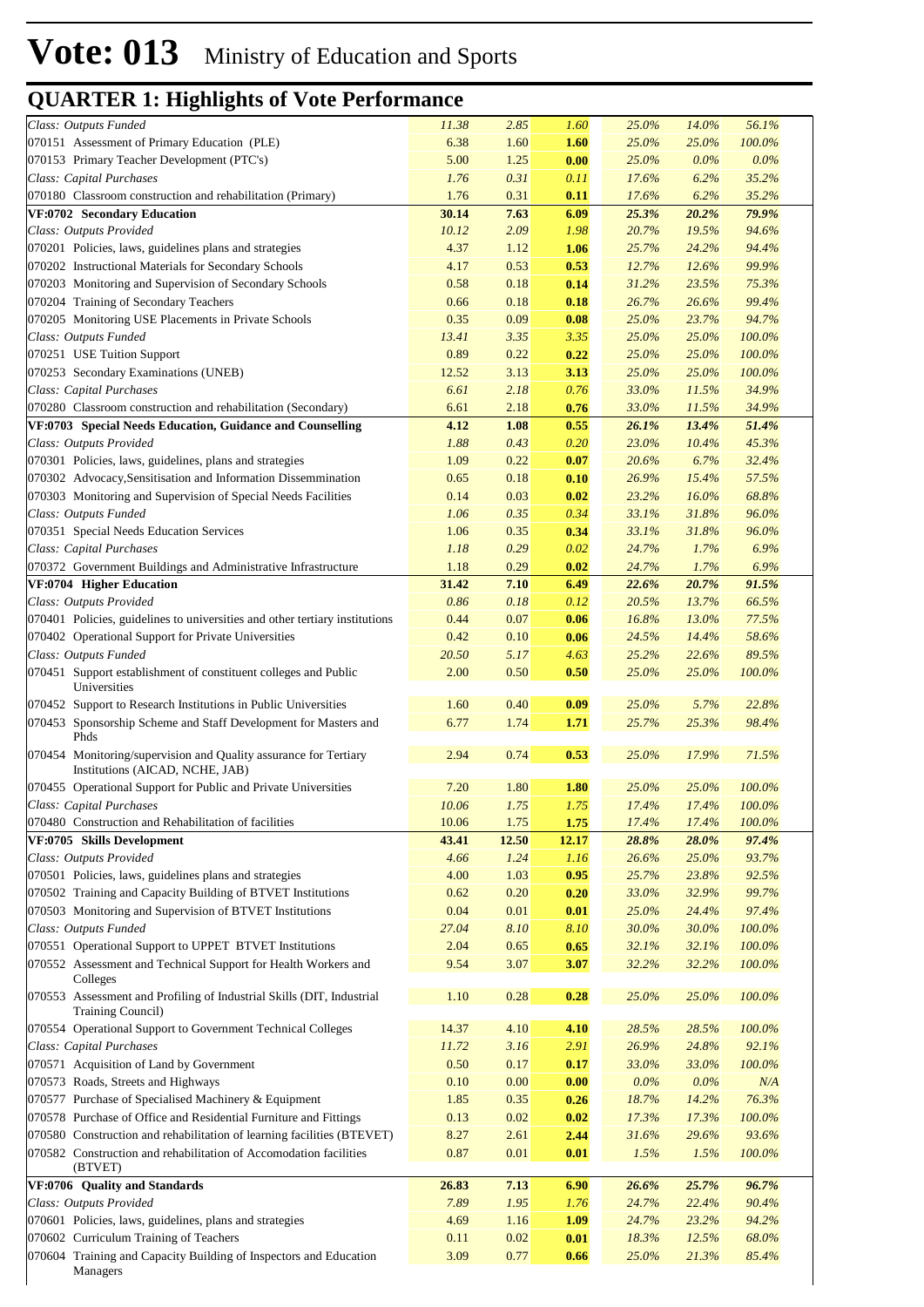| Class: Outputs Funded                                                                   | 13.21  | 3.50  | 3.49  | 26.5% | 26.4% | 99.5%  |
|-----------------------------------------------------------------------------------------|--------|-------|-------|-------|-------|--------|
| 070651 Training of Primary Teachers (Capitation) and operational cost                   | 2.83   | 0.71  | 0.71  | 25.0% | 25.0% | 100.0% |
| 070652 Teacher Training in Multi Disciplinary Areas                                     | 1.38   | 0.34  | 0.34  | 25.0% | 25.0% | 100.0% |
| 070653 Training of Secondary Teachers and Instructors (NTCs)                            | 2.82   | 0.91  | 0.91  | 32.2% | 32.2% | 100.0% |
| 070654 Curriculum Development and Training (NCDC)                                       | 6.19   | 1.55  | 1.53  | 25.0% | 24.7% | 98.8%  |
| Class: Capital Purchases                                                                | 5.73   | 1.68  | 1.65  | 29.3% | 28.7% | 98.2%  |
| 070672 Government Buildings and Administrative Infrastructure                           | 5.73   | 1.68  | 1.65  | 29.3% | 28.7% | 98.2%  |
| VF:0707 Physical Education and Sports                                                   | 6.97   | 2.33  | 1.25  | 33.5% | 17.9% | 53.5%  |
| Class: Outputs Provided                                                                 | 1.17   | 0.28  | 0.27  | 23.9% | 22.8% | 95.5%  |
| 070701 Policies, Laws, Guidelines and Strategies                                        | 0.27   | 0.05  | 0.05  | 20.0% | 17.0% | 84.9%  |
| 070702 Support to National Sports Organisations/Bodies for PES<br>activities            | 0.62   | 0.16  | 0.16  | 25.0% | 25.0% | 99.9%  |
| 070704 Sports Management and Capacity Development                                       | 0.28   | 0.07  | 0.07  | 25.0% | 23.5% | 93.8%  |
| Class: Outputs Funded                                                                   | 2.11   | 0.88  | 0.87  | 41.6% | 41.2% | 99.1%  |
| 070751 Membership to International Sports Associations                                  | 0.15   | 0.04  | 0.03  | 25.0% | 19.7% | 78.9%  |
| 070752 Management Oversight for Sports Development (NCS)                                | 1.95   | 0.84  | 0.84  | 42.9% | 42.9% | 100.0% |
| Class: Capital Purchases                                                                | 3.69   | 1.18  | 0.11  | 31.9% | 3.1%  | 9.6%   |
| 070772 Government Buildings and Administrative Infrastructure                           | 3.69   | 1.18  | 0.11  | 31.9% | 3.1%  | 9.6%   |
| VF:0749 Policy, Planning and Support Services                                           | 13.75  | 3.50  | 3.03  | 25.4% | 22.0% | 86.7%  |
| Class: Outputs Provided                                                                 | 12.52  | 3.19  | 2.73  | 25.5% | 21.8% | 85.4%  |
| 074901 Policy, consultation, planning and monitoring services                           | 1.29   | 0.31  | 0.31  | 24.4% | 24.3% | 99.7%  |
| 074902 Ministry Support Services                                                        | 1.62   | 0.34  | 0.30  | 21.0% | 18.6% | 88.7%  |
| 074903 Ministerial and Top Management Services                                          | 6.84   | 1.84  | 1.50  | 26.9% | 21.9% | 81.5%  |
| 074904 Education Data and Information Services                                          | 1.70   | 0.42  | 0.36  | 24.9% | 21.5% | 86.5%  |
| 074905 Financial Management and Accounting Services                                     | 0.35   | 0.09  | 0.08  | 25.0% | 23.8% | 95.4%  |
| 074906 Education Sector Co-ordination and Planning                                      | 0.73   | 0.19  | 0.16  | 25.7% | 22.3% | 86.8%  |
| Class: Outputs Funded                                                                   | 1.23   | 0.31  | 0.30  | 25.0% | 24.9% | 99.4%  |
| 074951 Support to National Commission for UNESCO Secretariat and<br>other organisations | 1.21   | 0.30  | 0.30  | 25.0% | 25.0% | 99.9%  |
| 074952 Memebership to Accounting Institutions (ACCA)                                    | 0.02   | 0.00  | 0.00  | 25.0% | 16.8% | 67.3%  |
| <b>Total For Vote</b>                                                                   | 190.52 | 47.98 | 41.53 | 25.2% | 21.8% | 86.6%  |

*\* Excluding Taxes and Arrears*

#### **Table V3.2: 2015/16 GoU Expenditure by Item**

| <b>Billion Uganda Shillings</b>                           | <b>Approved</b><br><b>Budget</b> | <b>Releases</b> | Expend-<br>iture | % Budged<br><b>Released</b> | % Budget<br><b>Spent</b> | %Releases<br><b>Spent</b> |
|-----------------------------------------------------------|----------------------------------|-----------------|------------------|-----------------------------|--------------------------|---------------------------|
| <b>Output Class: Outputs Provided</b>                     | 59.51                            | 12.85           | 11.45            | 21.6%                       | 19.2%                    | 89.1%                     |
| 211101 General Staff Salaries                             | 9.61                             | 2.40            | 2.08             | 25.0%                       | 21.6%                    | 86.5%                     |
| 211102 Contract Staff Salaries (Incl. Casuals, Temporary) | 3.13                             | 0.78            | 0.72             | 25.0%                       | 23.0%                    | 91.9%                     |
| 211103 Allowances                                         | 7.54                             | 1.90            | 1.73             | 25.2%                       | 23.0%                    | 91.2%                     |
| 213001 Medical expenses (To employees)                    | 0.02                             | 0.01            | 0.01             | 25.0%                       | 24.8%                    | 99.2%                     |
| 221001 Advertising and Public Relations                   | 0.38                             | 0.09            | 0.05             | 23.4%                       | 14.4%                    | 61.4%                     |
| 221002 Workshops and Seminars                             | 1.10                             | 0.30            | 0.26             | 27.6%                       | 23.7%                    | 85.8%                     |
| 221003 Staff Training                                     | 1.41                             | 0.43            | 0.35             | 30.4%                       | 25.2%                    | 82.9%                     |
| 221006 Commissions and related charges                    | 0.10                             | 0.03            | 0.03             | 25.0%                       | 24.8%                    | 99.3%                     |
| 221007 Books, Periodicals & Newspapers                    | 19.00                            | 2.61            | 2.56             | 13.7%                       | 13.5%                    | 98.0%                     |
| 221008 Computer supplies and Information Technology (IT)  | 2.17                             | 0.49            | 0.49             | 22.8%                       | 22.6%                    | 99.2%                     |
| 221009 Welfare and Entertainment                          | 0.12                             | 0.03            | 0.03             | 24.9%                       | 22.3%                    | 89.6%                     |
| 221011 Printing, Stationery, Photocopying and Binding     | 1.32                             | 0.31            | 0.21             | 23.2%                       | 15.9%                    | 68.7%                     |
| 221012 Small Office Equipment                             | 0.08                             | 0.02            | 0.01             | 22.5%                       | 11.6%                    | 51.7%                     |
| 221016 IFMS Recurrent costs                               | 0.07                             | 0.02            | 0.02             | 25.0%                       | 25.0%                    | 100.0%                    |
| 221017 Subscriptions                                      | 0.15                             | 0.04            | 0.04             | 24.8%                       | 23.9%                    | 96.3%                     |
| 221020 IPPS Recurrent Costs                               | 0.03                             | 0.01            | 0.01             | 25.0%                       | 23.9%                    | 95.8%                     |
| 222001 Telecommunications                                 | 0.18                             | 0.04            | 0.03             | 24.8%                       | 18.9%                    | 76.3%                     |
| 222002 Postage and Courier                                | 0.01                             | 0.00            | 0.00             | 32.1%                       | 11.4%                    | 35.5%                     |
| 222003 Information and communications technology (ICT)    | 0.67                             | 0.17            | 0.12             | 25.3%                       | 18.2%                    | 71.8%                     |
| 223002 Rates                                              | 0.11                             | 0.04            | 0.02             | 32.1%                       | 21.7%                    | 67.5%                     |
| 223003 Rent – (Produced Assets) to private entities       | 0.70                             | 0.18            | 0.08             | 25.2%                       | 12.1%                    | 48.1%                     |
| 223004 Guard and Security services                        | 0.16                             | 0.04            | 0.04             | 25.0%                       | 25.0%                    | 100.0%                    |
| 223005 Electricity                                        | 0.17                             | 0.04            | 0.04             | 25.0%                       | 24.6%                    | 98.3%                     |
| 223006 Water                                              | 0.03                             | 0.01            | 0.01             | 25.0%                       | 17.8%                    | 71.1%                     |
| $223901$ Rent – (Produced Assets) to other govt. units    | 2.50                             | 0.62            | 0.62             | 25.0%                       | 25.0%                    | 100.0%                    |
| 224006 Agricultural Supplies                              | 0.59                             | 0.15            | 0.15             | 25.0%                       | 25.0%                    | 100.0%                    |
| 225001 Consultancy Services- Short term                   | 1.46                             | 0.43            | 0.24             | 29.5%                       | 16.7%                    | 56.5%                     |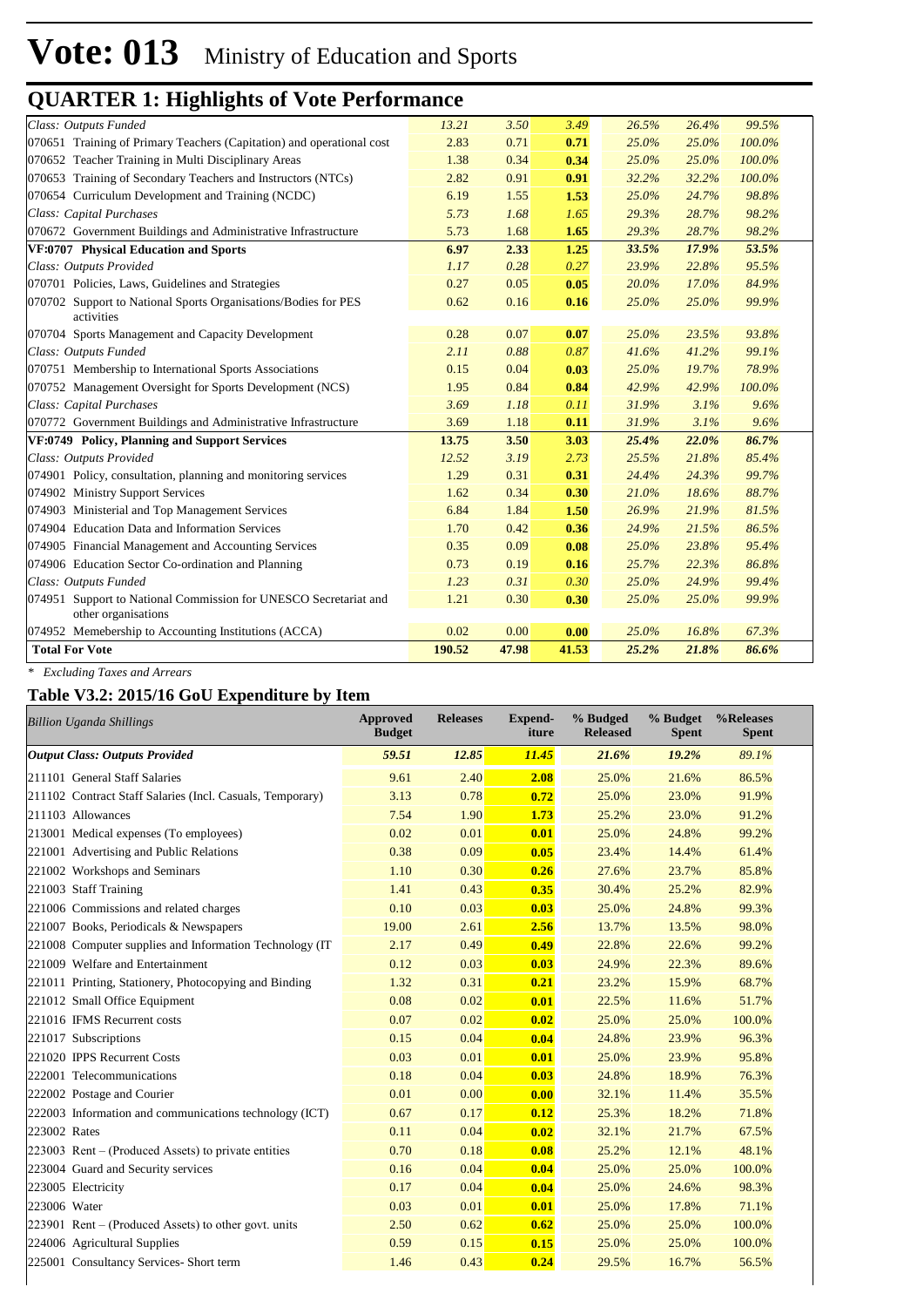| <b>Billion Uganda Shillings</b>                            | <b>Approved</b><br><b>Budget</b> | <b>Releases</b> | <b>Expend-</b><br>iture | % Budged<br><b>Released</b> | % Budget<br><b>Spent</b> | %Releases<br><b>Spent</b> |
|------------------------------------------------------------|----------------------------------|-----------------|-------------------------|-----------------------------|--------------------------|---------------------------|
| 225002 Consultancy Services-Long-term                      | 0.66                             | 0.08            | 0.04                    | 12.8%                       | 6.3%                     | 49.6%                     |
| 227001 Travel inland                                       | 3.46                             | 0.90            | 0.81                    | 26.0%                       | 23.6%                    | 90.7%                     |
| 227002 Travel abroad                                       | 0.42                             | 0.10            | 0.09                    | 25.0%                       | 22.5%                    | 90.0%                     |
| 227004 Fuel, Lubricants and Oils                           | 0.28                             | 0.07            | 0.05                    | 26.1%                       | 17.9%                    | 68.5%                     |
| 228001 Maintenance - Civil                                 | 0.06                             | 0.01            | 0.01                    | 25.0%                       | 22.6%                    | 90.5%                     |
| 228002 Maintenance - Vehicles                              | 0.16                             | 0.05            | 0.04                    | 28.0%                       | 21.9%                    | 78.2%                     |
| 228003 Maintenance – Machinery, Equipment & Furniture      | 0.23                             | 0.06            | 0.06                    | 25.6%                       | 24.3%                    | 94.9%                     |
| $228004$ Maintenance – Other                               | 1.39                             | 0.38            | 0.38                    | 27.3%                       | 27.2%                    | 99.4%                     |
| 282104 Compensation to 3rd Parties                         | 0.05                             | 0.01            | 0.01                    | 25.0%                       | 24.2%                    | 96.8%                     |
| <b>Output Class: Outputs Funded</b>                        | 90.24                            | 24.58           | 22.75                   | 27.2%                       | 25.2%                    | 92.5%                     |
| 262101 Contributions to International Organisations (Curre | 1.36                             | 0.34            | 0.33                    | 25.0%                       | 24.3%                    | 97.2%                     |
| 263106 Other Current grants (Current)                      | 71.88                            | 19.99           | 18.16                   | 27.8%                       | 25.3%                    | 90.9%                     |
| 263340 Other grants                                        | 7.20                             | 1.80            | 1.80                    | 25.0%                       | 25.0%                    | 100.0%                    |
| 264101 Contributions to Autonomous Institutions            | 9.48                             | 2.37            | 2.37                    | 25.0%                       | 25.0%                    | 100.0%                    |
| 264102 Contributions to Autonomous Institutions (Wage Su   | 0.01                             | 0.00            | 0.00                    | 25.0%                       | 22.3%                    | 89.2%                     |
| 321440 Other grants                                        | 0.30                             | 0.08            | 0.08                    | 25.0%                       | 25.0%                    | 100.0%                    |
| <b>Output Class: Capital Purchases</b>                     | 41.64                            | 10.54           | 7.33                    | 25.3%                       | 17.6%                    | 69.5%                     |
| 231001 Non Residential buildings (Depreciation)            | 35.82                            | 9.58            | 6.61                    | 26.7%                       | 18.5%                    | 69.0%                     |
| 231002 Residential buildings (Depreciation)                | 0.93                             | 0.03            | 0.00                    | 2.7%                        | 0.0%                     | 0.0%                      |
| 231003 Roads and bridges (Depreciation)                    | 0.10                             | 0.00            | 0.00                    | 0.0%                        | 0.0%                     | N/A                       |
| 231005 Machinery and equipment                             | 1.85                             | 0.35            | 0.26                    | 18.7%                       | 14.2%                    | 76.3%                     |
| 231006 Furniture and fittings (Depreciation)               | 0.13                             | 0.02            | 0.02                    | 17.3%                       | 17.3%                    | 100.0%                    |
| 281503 Engineering and Design Studies & Plans for capital  | 0.40                             | 0.13            | 0.00                    | 33.0%                       | 0.0%                     | 0.0%                      |
| 281504 Monitoring, Supervision & Appraisal of capital wor  | 1.02                             | 0.27            | 0.27                    | 26.6%                       | 26.1%                    | 98.3%                     |
| 311101 Land                                                | 0.50                             | 0.17            | 0.17                    | 33.0%                       | 33.0%                    | 100.0%                    |
| 312204 Taxes on Machinery, Furniture & Vehicles            | 0.88                             | 0.00            | 0.00                    | 0.0%                        | 0.0%                     | N/A                       |
| <b>Output Class: Arrears</b>                               | 0.29                             | 0.07            | 0.07                    | 25.0%                       | 24.7%                    | 99.0%                     |
| 321612 Water arrears (Budgeting)                           | 0.29                             | 0.07            | 0.07                    | 25.0%                       | 24.7%                    | 99.0%                     |
| <b>Grand Total:</b>                                        | 191.68                           | 48.05           | 41.60                   | 25.1%                       | 21.7%                    | 86.6%                     |
| <b>Total Excluding Taxes and Arrears:</b>                  | 190.52                           | 47.98           | 41.53                   | 25.2%                       | 21.8%                    | 86.6%                     |

#### **Table V3.3: GoU Releases and Expenditure by Project and Programme\***

| <b>Billion Uganda Shillings</b>                                      | <b>Approved</b><br><b>Budget</b> | <b>Released</b> | <b>Spent</b> | $%$ GoU<br><b>Budget</b><br>Released | $%$ GoU<br><b>Budget</b><br>Spent | $%$ GoU<br>Releases<br>Spent |
|----------------------------------------------------------------------|----------------------------------|-----------------|--------------|--------------------------------------|-----------------------------------|------------------------------|
| VF:0701 Pre-Primary and Primary Education                            | 33.86                            | 6.72            | 5.04         | 19.9%                                | 14.9%                             | 75.0%                        |
| <b>Recurrent Programmes</b>                                          |                                  |                 |              |                                      |                                   |                              |
| <b>Basic Education</b><br>02                                         | 30.80                            | 6.03            | 4.62         | 19.6%                                | 15.0%                             | 76.7%                        |
| <b>Development Projects</b>                                          |                                  |                 |              |                                      |                                   |                              |
| 0176<br>Child Friendly Basic Education (0176)                        | 0.00                             | 0.00            | 0.00         | N/A                                  | N/A                               | N/A                          |
| 0210<br>WFP Karamoja (0210)                                          | 0.00                             | 0.00            | 0.00         | N/A                                  | N/A                               | N/A                          |
| Emergency Construction of Primary Schools (0943)<br>0943             | 1.86                             | 0.34            | 0.14         | 18.2%                                | 7.3%                              | 40.3%                        |
| Karamoja Primary Education Project<br>1232                           | 1.20                             | 0.36            | 0.28         | 29.7%                                | 23.6%                             | 79.5%                        |
| Uganda Teacher and School Effectiveness Project<br>1296              | 0.00                             | 0.00            | 0.00         | N/A                                  | N/A                               | N/A                          |
| VF:0702 Secondary Education                                          | 30.14                            | 7.63            | 6.09         | 25.3%                                | 20.2%                             | 79.9%                        |
| <b>Recurrent Programmes</b>                                          |                                  |                 |              |                                      |                                   |                              |
| Secondary Education<br>03                                            | 15.67                            | 3.89            | 3.88         | 24.8%                                | 24.8%                             | 99.9%                        |
| Private Schools Department<br>14                                     | 0.62                             | 0.12            | 0.12         | 20.2%                                | 19.4%                             | 96.0%                        |
| <b>Development Projects</b>                                          |                                  |                 |              |                                      |                                   |                              |
| Development of Secondary Education (0897)<br>0897                    | 6.77                             | 1.36            | 1.35         | 20.1%                                | 20.0%                             | 99.7%                        |
| ADB III Post Primary Education (0949)<br>0949                        | 0.00                             | 0.00            | 0.00         | N/A                                  | N/A                               | N/A                          |
| Support to USE (IDA)<br>1091                                         | 0.89                             | 0.26            | 0.22         | 29.2%                                | 24.3%                             | 83.3%                        |
| ADB IV Support to USE (1092)<br>1092                                 | 6.20                             | 2.00            | 0.52         | 32.2%                                | 8.4%                              | 26.0%                        |
| VF:0703 Special Needs Education, Guidance and Counselling            | 4.12                             | 1.08            | 0.55         | 26.1%                                | 13.4%                             | 51.4%                        |
| <b>Recurrent Programmes</b>                                          |                                  |                 |              |                                      |                                   |                              |
| Special Needs Education and Career Guidance<br>06                    | 1.11                             | 0.31            | 0.31         | 27.7%                                | 27.7%                             | 100.0%                       |
| Guidance and Counselling<br>15                                       | 0.95                             | 0.25            | 0.23         | 25.9%                                | 23.7%                             | 91.3%                        |
| <b>Development Projects</b>                                          |                                  |                 |              |                                      |                                   |                              |
| Development and Improvement of Special Needs Education (SNE)<br>1308 | 2.06                             | 0.52            | 0.02         | 25.3%                                | 1.0%                              | 3.8%                         |
| VF:0704 Higher Education                                             | 31.42                            | 7.10            | 6.49         | 22.6%                                | 20.7%                             | 91.5%                        |
| <b>Recurrent Programmes</b>                                          |                                  |                 |              |                                      |                                   |                              |